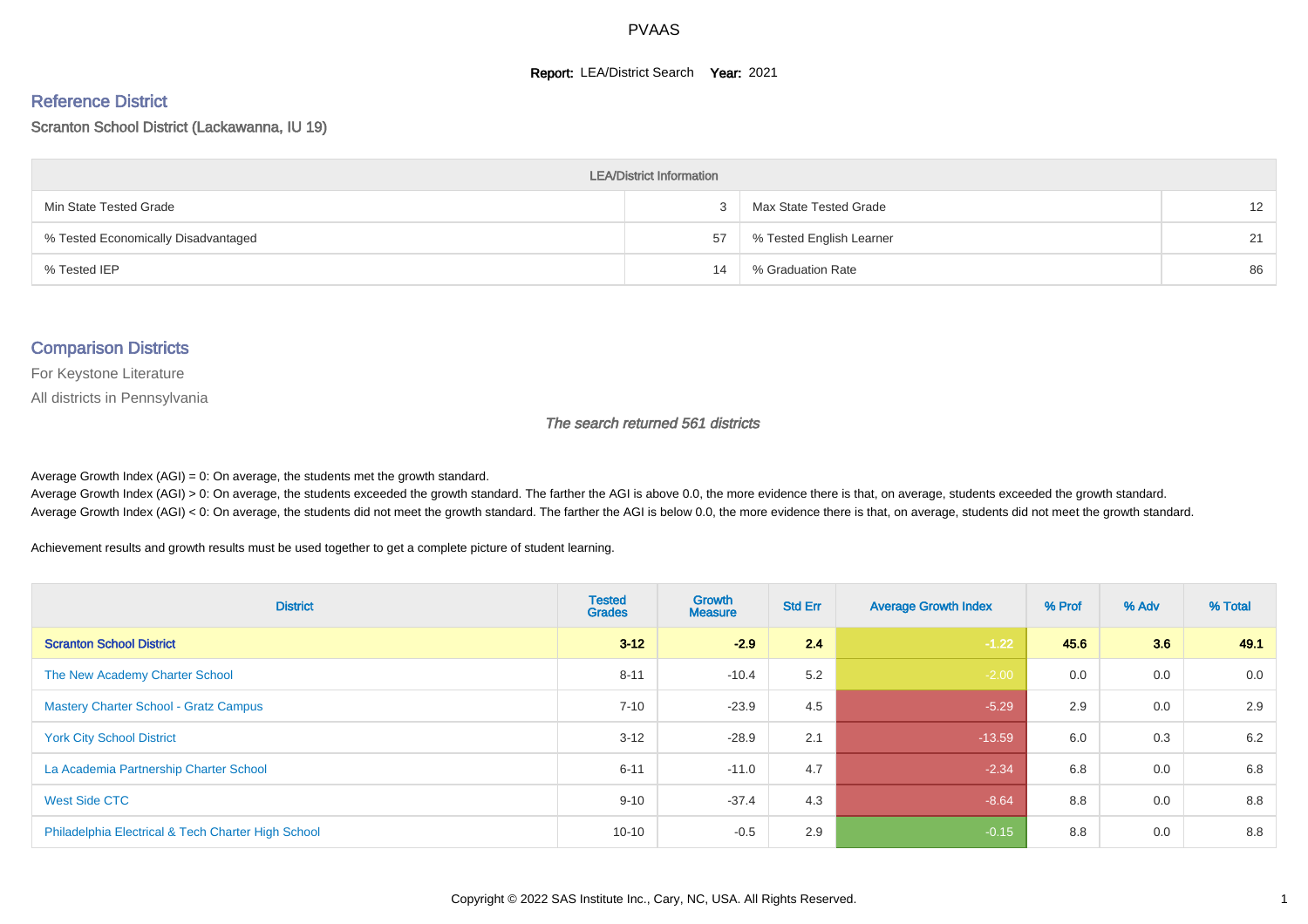| <b>District</b>                                                       | <b>Tested</b><br><b>Grades</b> | <b>Growth</b><br><b>Measure</b> | <b>Std Err</b> | <b>Average Growth Index</b> | % Prof | % Adv   | % Total |
|-----------------------------------------------------------------------|--------------------------------|---------------------------------|----------------|-----------------------------|--------|---------|---------|
| <b>Scranton School District</b>                                       | $3 - 12$                       | $-2.9$                          | 2.4            | $-1.22$                     | 45.6   | 3.6     | 49.1    |
| Esperanza Cyber Charter School                                        | $3 - 11$                       | 7.1                             | 6.1            | 1.16                        | 9.1    | 0.0     | 9.1     |
| <b>Innovative Arts Academy Charter School</b>                         | $6 - 11$                       | $-9.1$                          | 3.7            | $-2.44$                     | 9.5    | 0.0     | 9.5     |
| <b>Aliquippa School District</b>                                      | $3 - 11$                       | $-9.0$                          | 4.2            | $-2.14$                     | 11.0   | $0.0\,$ | 11.0    |
| Propel Charter School - Braddock Hills                                | $3 - 11$                       | $-13.6$                         | 3.6            | $-3.81$                     | 9.7    | 1.6     | 11.3    |
| <b>Clairton City School District</b>                                  | $3 - 11$                       | 3.5                             | 3.7            | 0.95                        | 13.4   | 0.0     | 13.4    |
| <b>Sto-Rox School District</b>                                        | $3 - 10$                       | 6.6                             | 3.7            | 1.80                        | 13.4   | 0.0     | 13.4    |
| People For People Charter School                                      | $3 - 12$                       | 13.3                            | 5.5            | 2.43                        | 13.5   | 0.0     | 13.5    |
| <b>Propel Charter School-Montour</b>                                  | $3 - 10$                       | $-10.7$                         | 3.9            | $-2.71$                     | 13.7   | 0.0     | 13.7    |
| <b>Steelton-Highspire School District</b>                             | $3 - 11$                       | $-11.8$                         | 3.5            | $-3.40$                     | 14.5   | 0.0     | 14.5    |
| <b>Universal Audenried Charter School</b>                             | $9 - 11$                       | $-5.8$                          | 2.4            | $-2.40$                     | 14.6   | 0.0     | 14.6    |
| <b>Chester-Upland School District</b>                                 | $3 - 11$                       | $-0.3$                          | 2.7            | $-0.09$                     | 13.8   | 0.8     | 14.6    |
| <b>Sugar Valley Rural Charter School</b>                              | $3 - 11$                       | $-11.0$                         | 4.5            | $-2.46$                     | 14.9   | 0.0     | 14.9    |
| Preparatory Charter School Of Mathematics, Science, Tech, And Careers | $9 - 10$                       | $-4.0$                          | 2.5            | $-1.59$                     | 15.0   | $0.0\,$ | 15.0    |
| Maritime Academy Charter School                                       | $3 - 10$                       | $-11.4$                         | 3.5            | $-3.29$                     | 15.2   | 0.0     | 15.2    |
| Dr Robert Ketterer Charter School Inc                                 | $6 - 12$                       | 10.1                            | 5.0            | 2.04                        | 14.9   | 0.4     | 15.3    |
| <b>Harrisburg City School District</b>                                | $3 - 11$                       | $-0.4$                          | 2.1            | $-0.19$                     | 15.1   | 0.4     | 15.5    |
| <b>Propel Charter School-Homestead</b>                                | $3 - 11$                       | $-11.7$                         | 4.1            | $-2.84$                     | 15.9   | 0.0     | 15.9    |
| Perseus House Charter School Of Excellence                            | $6 - 11$                       | $-5.2$                          | $3.0\,$        | $-1.72$                     | 16.5   | $0.0\,$ | 16.5    |
| <b>Dauphin County Technical School</b>                                | $9 - 11$                       | $-45.5$                         | 2.6            | $-17.72$                    | 14.4   | 2.5     | 16.9    |
| <b>Lancaster School District</b>                                      | $3 - 12$                       | $-15.8$                         | 1.5            | $-10.90$                    | 14.6   | 2.3     | 16.9    |
| <b>Farrell Area School District</b>                                   | $3 - 11$                       | $-10.4$                         | 4.3            | $-2.41$                     | 19.0   | $0.0\,$ | 19.0    |
| <b>Tech Freire Charter School</b>                                     | $9 - 11$                       | 9.3                             | 2.9            | 3.26                        | 18.0   | 1.1     | 19.1    |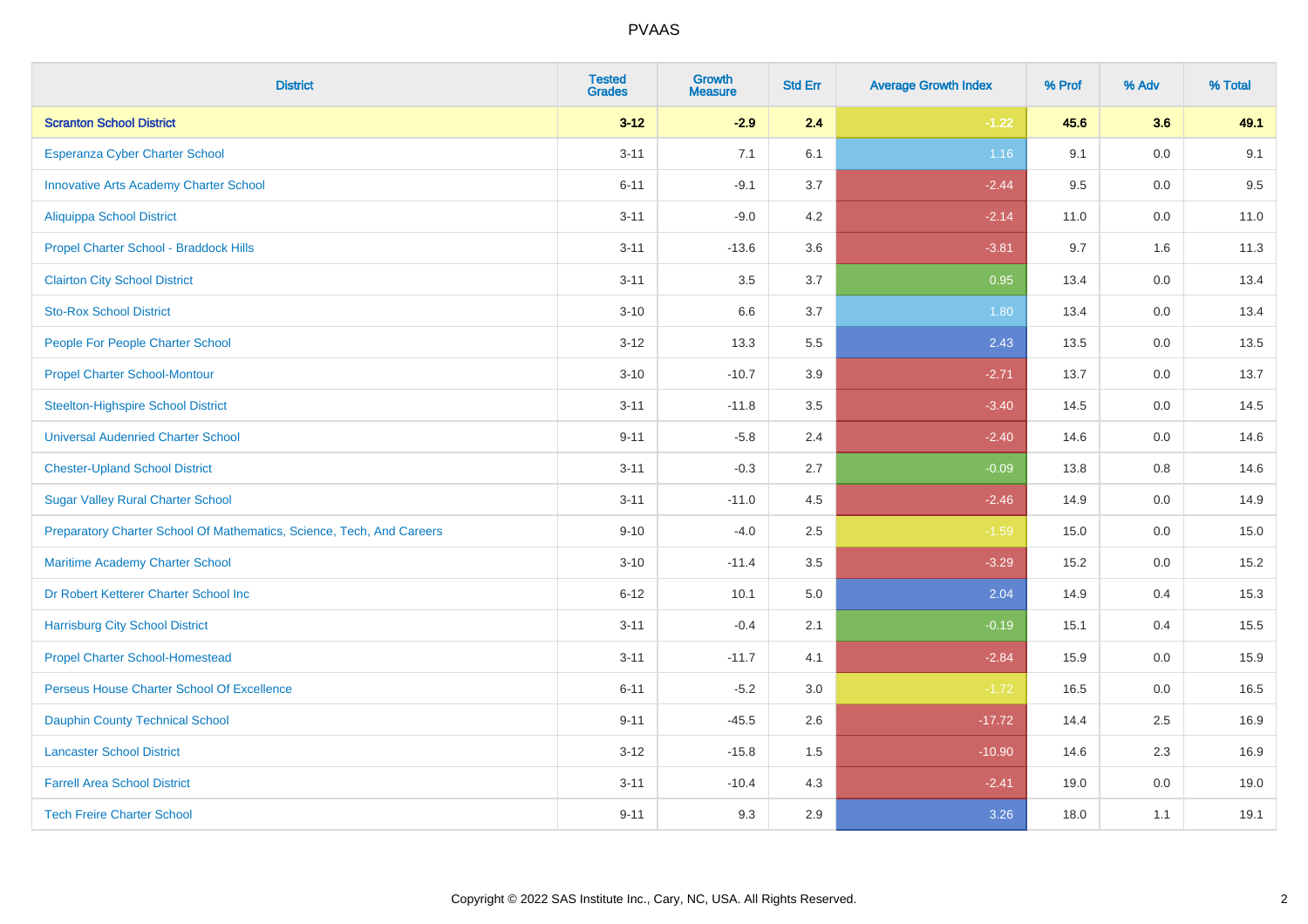| <b>District</b>                                        | <b>Tested</b><br><b>Grades</b> | <b>Growth</b><br><b>Measure</b> | <b>Std Err</b> | <b>Average Growth Index</b> | % Prof | % Adv   | % Total |
|--------------------------------------------------------|--------------------------------|---------------------------------|----------------|-----------------------------|--------|---------|---------|
| <b>Scranton School District</b>                        | $3 - 12$                       | $-2.9$                          | 2.4            | $-1.22$                     | 45.6   | 3.6     | 49.1    |
| <b>Lawrence County CTC</b>                             | $10 - 11$                      | $-21.7$                         | 3.6            | $-6.05$                     | 19.8   | $0.0\,$ | 19.8    |
| <b>Rochester Area School District</b>                  | $3 - 11$                       | $-13.2$                         | 4.6            | $-2.89$                     | 19.5   | 1.3     | 20.8    |
| Multicultural Academy Charter School                   | $9 - 11$                       | 9.5                             | 3.5            | 2.69                        | 22.0   | 0.0     | 22.0    |
| Philipsburg-Osceola Area School District               | $3 - 11$                       | $-24.8$                         | 3.3            | $-7.43$                     | 19.7   | 2.6     | 22.4    |
| <b>Columbia-Montour AVTS</b>                           | $9 - 10$                       | $-12.5$                         | 3.0            | $-4.16$                     | 22.3   | 0.6     | 22.9    |
| Jefferson County-Dubois AVTS                           | $9 - 11$                       | $-16.2$                         | 3.9            | $-4.16$                     | 23.0   | 0.0     | 23.0    |
| <b>Williams Valley School District</b>                 | $3 - 11$                       | $-7.3$                          | 3.4            | $-2.13$                     | 23.2   | 0.0     | 23.2    |
| <b>Chester Charter Scholars Academy Charter School</b> | $3 - 12$                       | 8.4                             | 4.1            | 2.03                        | 23.4   | 0.0     | 23.4    |
| Lincoln Leadership Academy Charter School              | $3 - 12$                       | 14.2                            | 6.4            | 2.22                        | 23.5   | 0.0     | 23.5    |
| <b>Tacony Academy Charter School</b>                   | $3 - 11$                       | $-14.7$                         | 3.0            | $-4.82$                     | 22.4   | 1.8     | 24.1    |
| Mastery Charter School - Shoemaker Campus              | $7 - 10$                       | 4.1                             | 3.0            | 1.34                        | 20.9   | 3.3     | 24.2    |
| Imhotep Institute Charter High School                  | $9 - 11$                       | $-5.3$                          | 5.8            | $-0.92$                     | 25.0   | $0.0\,$ | 25.0    |
| <b>Norristown Area School District</b>                 | $3 - 12$                       | $-12.8$                         | 1.6            | $-7.98$                     | 23.5   | 2.3     | 25.7    |
| <b>Executive Education Academy Charter School</b>      | $3 - 10$                       | $-6.5$                          | 3.1            | $-2.08$                     | 23.7   | 2.2     | 25.8    |
| <b>Greater Johnstown School District</b>               | $3 - 11$                       | $-3.1$                          | 2.6            | $-1.19$                     | 26.1   | $0.0\,$ | 26.1    |
| <b>Lebanon School District</b>                         | $3 - 11$                       | $-1.6$                          | 1.9            | $-0.80$                     | 24.4   | 2.6     | 27.0    |
| <b>Turkeyfoot Valley Area School District</b>          | $3 - 12$                       | $-4.3$                          | 5.6            | $-0.76$                     | 22.0   | 5.1     | 27.1    |
| <b>Reading School District</b>                         | $3 - 11$                       | 10.1                            | 1.4            | 7.25                        | 24.7   | 2.4     | 27.2    |
| Community Academy Of Philadelphia Charter School       | $3 - 11$                       | 5.8                             | 2.7            | 2.12                        | 26.7   | 0.9     | 27.6    |
| Salisbury-Elk Lick School District                     | $3 - 11$                       | $-13.5$                         | 5.9            | $-2.30$                     | 27.8   | 0.0     | 27.8    |
| <b>Shade-Central City School District</b>              | $3 - 11$                       | $-5.9$                          | 4.6            | $-1.28$                     | 27.8   | 0.0     | 27.8    |
| Mastery Charter School - Pickett Campus                | $6 - 10$                       | 5.6                             | 5.7            | 1.00                        | 27.8   | 0.0     | 27.8    |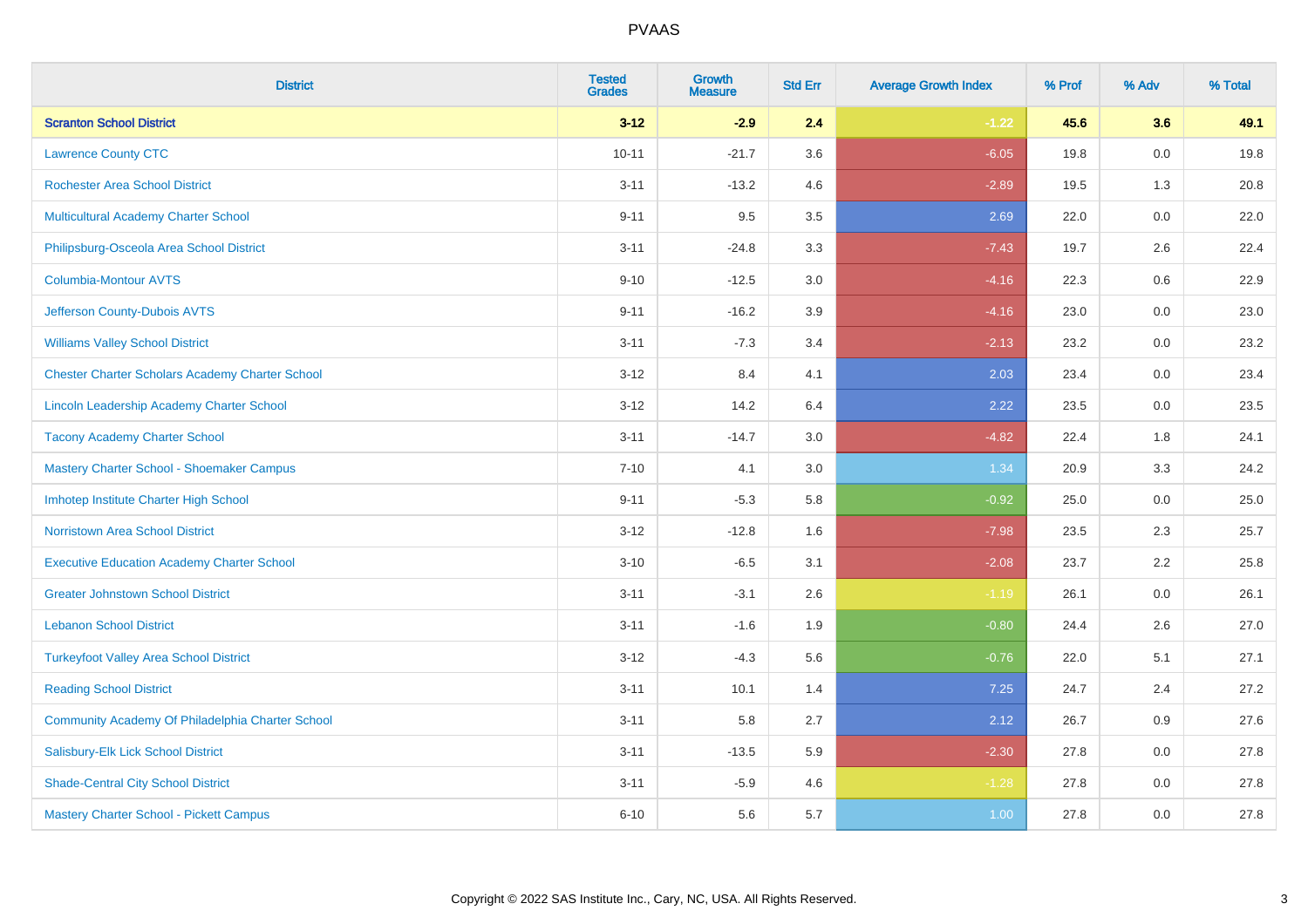| <b>District</b>                                 | <b>Tested</b><br><b>Grades</b> | <b>Growth</b><br><b>Measure</b> | <b>Std Err</b> | <b>Average Growth Index</b> | % Prof | % Adv | % Total |
|-------------------------------------------------|--------------------------------|---------------------------------|----------------|-----------------------------|--------|-------|---------|
| <b>Scranton School District</b>                 | $3 - 12$                       | $-2.9$                          | 2.4            | $-1.22$                     | 45.6   | 3.6   | 49.1    |
| <b>Mahanoy Area School District</b>             | $3 - 10$                       | $-9.0$                          | 3.6            | $-2.49$                     | 26.2   | 1.6   | 27.9    |
| <b>Allentown City School District</b>           | $3 - 12$                       | 5.3                             | 1.4            | 3.88                        | 25.3   | 2.7   | 28.0    |
| <b>Keystone Education Center Charter School</b> | $3 - 12$                       | $-12.9$                         | 5.9            | $-2.19$                     | 28.0   | 0.0   | 28.0    |
| <b>Williamsburg Community School District</b>   | $3 - 11$                       | $-14.3$                         | 4.1            | $-3.48$                     | 28.3   | 0.0   | 28.3    |
| <b>Erie City School District</b>                | $3 - 12$                       | $-14.5$                         | 1.6            | $-9.26$                     | 25.4   | 3.0   | 28.4    |
| <b>Mastery Charter School - Thomas Campus</b>   | $3 - 10$                       | 2.1                             | 6.2            | 0.33                        | 28.6   | 0.0   | 28.6    |
| Urban Pathways 6-12 Charter School              | $6 - 11$                       | 4.8                             | 6.4            | 0.75                        | 28.6   | 0.0   | 28.6    |
| <b>Gillingham Charter School</b>                | $3 - 11$                       | $-4.4$                          | 5.6            | $-0.77$                     | 20.8   | 8.3   | 29.2    |
| <b>Pottstown School District</b>                | $3 - 12$                       | $-4.0$                          | 2.4            | $-1.68$                     | 29.8   | 1.2   | 31.0    |
| Northern Lebanon School District                | $3 - 11$                       | 0.4                             | 2.5            | 0.15                        | 28.0   | 3.0   | 31.0    |
| <b>Columbia Borough School District</b>         | $3 - 12$                       | $-3.1$                          | 3.5            | $-0.89$                     | 29.5   | 1.9   | 31.4    |
| <b>MaST Community Charter School II</b>         | $3 - 10$                       | 4.4                             | 3.2            | 1.37                        | 28.4   | 3.4   | 31.8    |
| <b>KIPP Dubois Charter School</b>               | $9 - 10$                       | 4.7                             | 3.3            | 1.40                        | 31.0   | 1.4   | 32.4    |
| <b>Roberto Clemente Charter School</b>          | $3 - 12$                       | 2.2                             | 4.9            | 0.45                        | 27.5   | 5.0   | 32.5    |
| <b>Washington School District</b>               | $3 - 11$                       | $-4.9$                          | 2.8            | $-1.76$                     | 30.1   | 2.4   | 32.5    |
| Morrisville Borough School District             | $3 - 11$                       | 4.8                             | 4.3            | $1.10$                      | 30.2   | 2.3   | 32.6    |
| Penns Manor Area School District                | $3 - 12$                       | $-17.0$                         | 3.7            | $-4.52$                     | 29.7   | 3.1   | 32.8    |
| Esperanza Academy Charter School                | $4 - 11$                       | 4.0                             | 2.5            | 1.61                        | 32.4   | 0.7   | 33.1    |
| Hope For Hyndman Charter School                 | $3 - 11$                       | $-2.0$                          | 6.1            | $-0.32$                     | 33.3   | 0.0   | 33.3    |
| <b>Shenandoah Valley School District</b>        | $3 - 11$                       | 9.7                             | 3.9            | 2.49                        | 28.3   | 5.0   | 33.3    |
| <b>Penn Hills School District</b>               | $3 - 11$                       | $-7.6$                          | 2.6            | $-2.94$                     | 33.1   | 0.7   | 33.8    |
| <b>Blacklick Valley School District</b>         | $3 - 11$                       | 8.0                             | 4.3            | 1.85                        | 34.1   | 0.0   | 34.1    |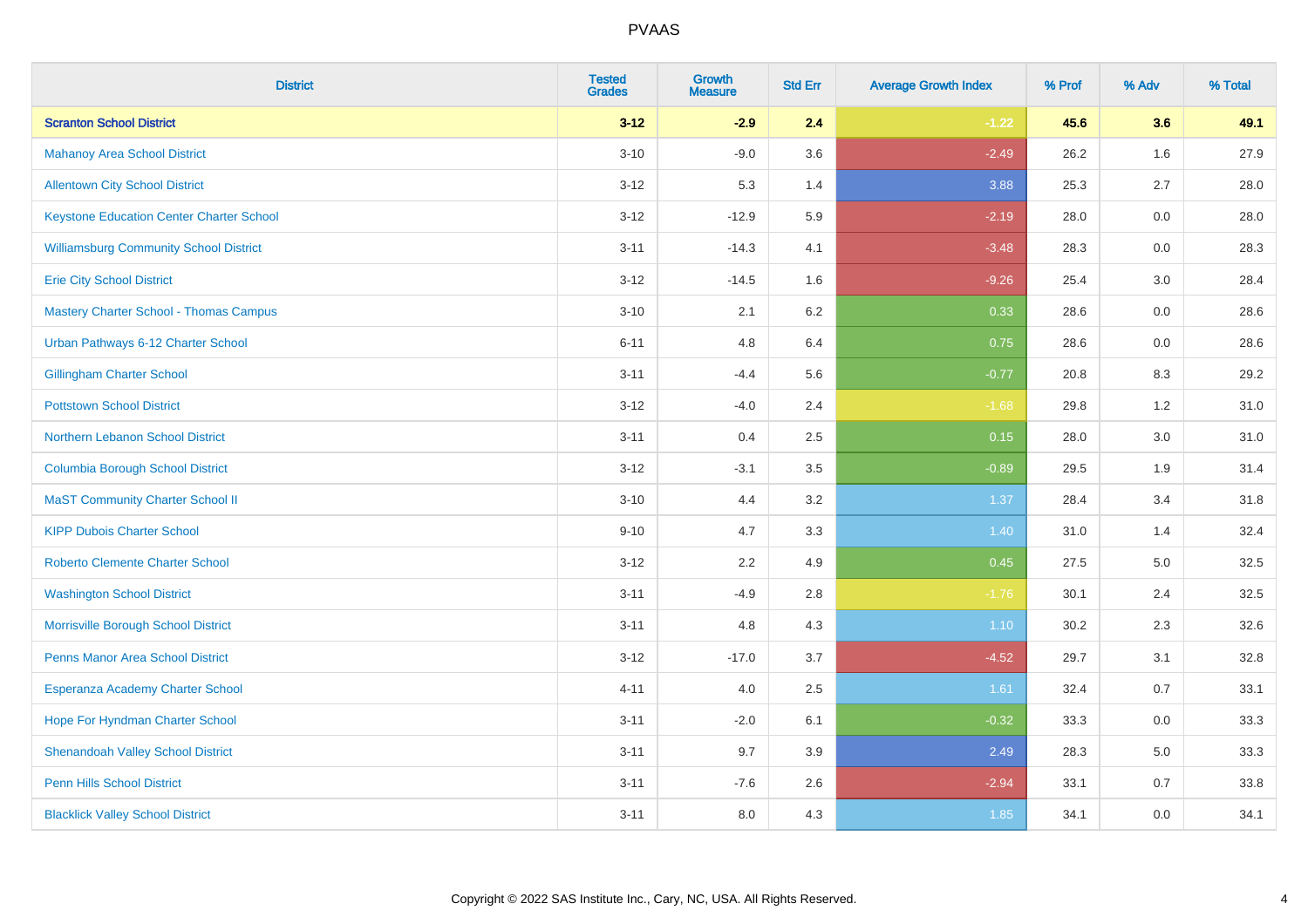| <b>District</b>                                | <b>Tested</b><br><b>Grades</b> | <b>Growth</b><br><b>Measure</b> | <b>Std Err</b> | <b>Average Growth Index</b> | % Prof | % Adv | % Total |
|------------------------------------------------|--------------------------------|---------------------------------|----------------|-----------------------------|--------|-------|---------|
| <b>Scranton School District</b>                | $3 - 12$                       | $-2.9$                          | 2.4            | $-1.22$                     | 45.6   | 3.6   | 49.1    |
| <b>Bristol Township School District</b>        | $3 - 11$                       | $-13.9$                         | 2.0            | $-7.05$                     | 31.0   | 3.7   | 34.7    |
| <b>Marion Center Area School District</b>      | $3 - 10$                       | $-12.0$                         | 3.1            | $-3.87$                     | 33.7   | 1.1   | 34.8    |
| Southern Huntingdon County School District     | $3 - 11$                       | $-12.9$                         | 3.2            | $-3.98$                     | 32.5   | 2.5   | 35.0    |
| <b>Woodland Hills School District</b>          | $3 - 12$                       | 3.2                             | 2.6            | 1.22                        | 31.4   | 3.6   | 35.0    |
| <b>Achievement House Charter School</b>        | $7 - 11$                       | $-0.7$                          | 4.0            | $-0.17$                     | 32.5   | 2.6   | 35.1    |
| <b>Cornell School District</b>                 | $3 - 11$                       | $-1.6$                          | 5.0            | $-0.32$                     | 33.8   | 1.5   | 35.4    |
| <b>Mckeesport Area School District</b>         | $3 - 12$                       | 9.0                             | 2.4            | 3.72                        | 31.0   | 4.5   | 35.5    |
| <b>Mount Union Area School District</b>        | $3 - 10$                       | $-6.1$                          | 3.1            | $-1.97$                     | 32.2   | 3.4   | 35.6    |
| <b>Carbon Career &amp; Technical Institute</b> | $9 - 11$                       | $-5.7$                          | 3.6            | $-1.59$                     | 34.5   | 1.2   | 35.7    |
| <b>Redbank Valley School District</b>          | $3 - 11$                       | $-9.5$                          | 3.4            | $-2.77$                     | 31.5   | 4.9   | 36.4    |
| <b>Carmichaels Area School District</b>        | $3 - 10$                       | $-9.3$                          | 3.3            | $-2.81$                     | 35.1   | 1.4   | 36.5    |
| <b>Bethlehem-Center School District</b>        | $3 - 10$                       | 8.1                             | 3.3            | 2.46                        | 35.1   | 1.4   | 36.5    |
| <b>New Castle Area School District</b>         | $3 - 12$                       | $-6.4$                          | 2.4            | $-2.66$                     | 32.5   | 4.3   | 36.8    |
| <b>Muhlenberg School District</b>              | $3 - 10$                       | 4.0                             | 1.9            | 2.10                        | 34.2   | 2.6   | 36.8    |
| Northern Lehigh School District                | $3 - 12$                       | $-10.4$                         | 2.7            | $-3.82$                     | 28.0   | 9.3   | 37.3    |
| <b>Northeast Bradford School District</b>      | $3 - 10$                       | $-3.1$                          | 4.0            | $-0.78$                     | 33.9   | 3.4   | 37.3    |
| <b>Northern Potter School District</b>         | $3 - 12$                       | $-13.1$                         | 4.6            | $-2.84$                     | 37.5   | 0.0   | 37.5    |
| <b>Port Allegany School District</b>           | $3 - 11$                       | 4.4                             | 3.6            | 1.21                        | 28.1   | 9.4   | 37.5    |
| <b>West Middlesex Area School District</b>     | $3 - 10$                       | $-8.4$                          | $3.8\,$        | $-2.21$                     | 34.9   | 2.8   | 37.6    |
| <b>Big Beaver Falls Area School District</b>   | $3 - 11$                       | $-3.9$                          | 3.3            | $-1.18$                     | 34.1   | 3.5   | 37.6    |
| <b>Forest Area School District</b>             | $3 - 11$                       | $-4.4$                          | 5.4            | $-0.81$                     | 36.2   | 2.1   | 38.3    |
| <b>William Penn School District</b>            | $3 - 12$                       | 8.3                             | 2.1            | 3.99                        | 35.6   | 3.0   | 38.7    |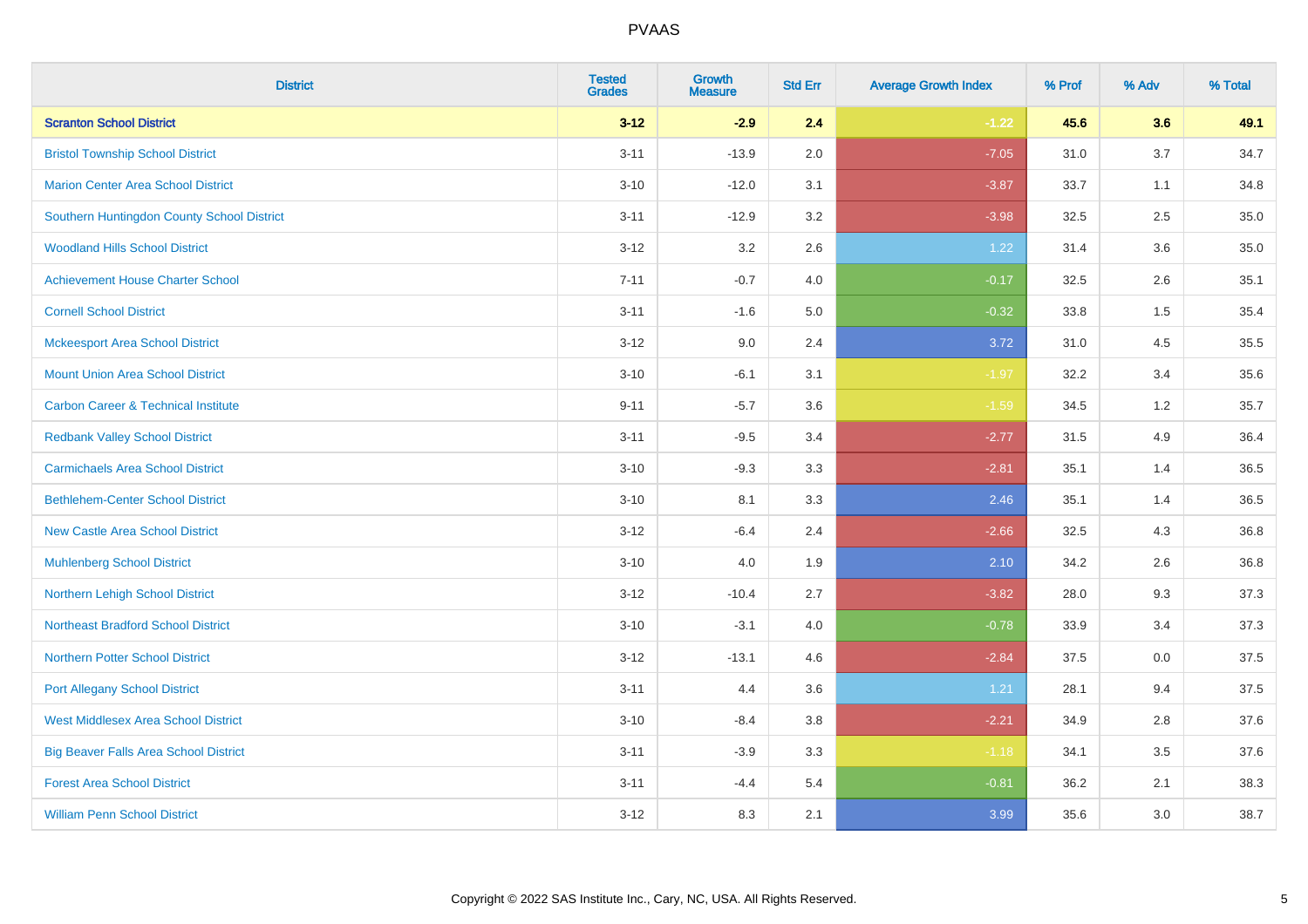| <b>District</b>                            | <b>Tested</b><br><b>Grades</b> | <b>Growth</b><br><b>Measure</b> | <b>Std Err</b> | <b>Average Growth Index</b> | % Prof | % Adv   | % Total |
|--------------------------------------------|--------------------------------|---------------------------------|----------------|-----------------------------|--------|---------|---------|
| <b>Scranton School District</b>            | $3 - 12$                       | $-2.9$                          | 2.4            | $-1.22$                     | 45.6   | 3.6     | 49.1    |
| <b>Frazier School District</b>             | $3 - 11$                       | $-17.2$                         | 3.7            | $-4.70$                     | 37.1   | $1.6\,$ | 38.7    |
| <b>Austin Area School District</b>         | $3 - 11$                       | $-5.7$                          | 6.4            | $-0.90$                     | 33.3   | 5.6     | 38.9    |
| <b>Smethport Area School District</b>      | $3 - 12$                       | 0.6                             | 3.9            | 0.15                        | 37.0   | 1.8     | 38.9    |
| <b>Bucks County Technical High School</b>  | $9 - 10$                       | $-12.0$                         | 2.5            | $-4.84$                     | 35.9   | 3.2     | 39.2    |
| <b>Tulpehocken Area School District</b>    | $3 - 12$                       | $-13.7$                         | 2.8            | $-4.81$                     | 36.7   | 2.8     | 39.4    |
| <b>Shikellamy School District</b>          | $3 - 10$                       | $-22.3$                         | 2.5            | $-8.92$                     | 33.3   | 6.1     | 39.5    |
| <b>Union School District</b>               | $3 - 12$                       | 2.3                             | 4.2            | 0.54                        | 32.6   | 7.0     | 39.5    |
| Lackawanna Trail School District           | $3 - 10$                       | $-21.7$                         | 3.5            | $-6.20$                     | 38.5   | 1.5     | 40.0    |
| <b>Ferndale Area School District</b>       | $3 - 10$                       | $-5.8$                          | 4.3            | $-1.33$                     | 40.0   | 0.0     | 40.0    |
| Mastery Charter High School-Lenfest Campus | $7 - 11$                       | 2.5                             | 5.7            | 0.43                        | 40.0   | 0.0     | 40.0    |
| <b>Tussey Mountain School District</b>     | $3 - 12$                       | 1.5                             | 3.7            | 0.40                        | 38.6   | 1.8     | 40.4    |
| <b>Brownsville Area School District</b>    | $3 - 12$                       | $-7.2$                          | 3.9            | $-1.83$                     | 34.4   | 6.1     | 40.5    |
| South Allegheny School District            | $3 - 11$                       | $-8.8$                          | 3.2            | $-2.70$                     | 40.5   | 0.0     | 40.5    |
| <b>Coatesville Area School District</b>    | $3 - 11$                       | $-4.4$                          | 1.7            | $-2.62$                     | 36.3   | 4.2     | 40.5    |
| Jim Thorpe Area School District            | $3 - 11$                       | $-5.8$                          | 2.7            | $-2.19$                     | 33.3   | 7.4     | 40.7    |
| <b>Wilkes-Barre Area School District</b>   | $3 - 11$                       | 0.1                             | 3.2            | 0.02                        | 35.5   | 5.4     | 40.9    |
| <b>Bristol Borough School District</b>     | $3 - 12$                       | $-4.3$                          | 3.4            | $-1.27$                     | 39.7   | 1.3     | 41.0    |
| <b>Dunmore School District</b>             | $3 - 11$                       | $-7.7$                          | 2.9            | $-2.62$                     | 34.0   | 7.2     | 41.2    |
| <b>Shamokin Area School District</b>       | $3 - 11$                       | $-7.7$                          | 4.8            | $-1.60$                     | 38.1   | 3.2     | 41.3    |
| <b>Tri-Valley School District</b>          | $3 - 10$                       | $-6.4$                          | 4.1            | $-1.57$                     | 37.0   | 4.4     | 41.3    |
| <b>Juniata County School District</b>      | $3 - 12$                       | $-4.9$                          | 2.1            | $-2.26$                     | 38.5   | 2.9     | 41.4    |
| Susquehanna Township School District       | $3 - 12$                       | $-5.8$                          | 2.7            | $-2.17$                     | 36.0   | 5.6     | 41.6    |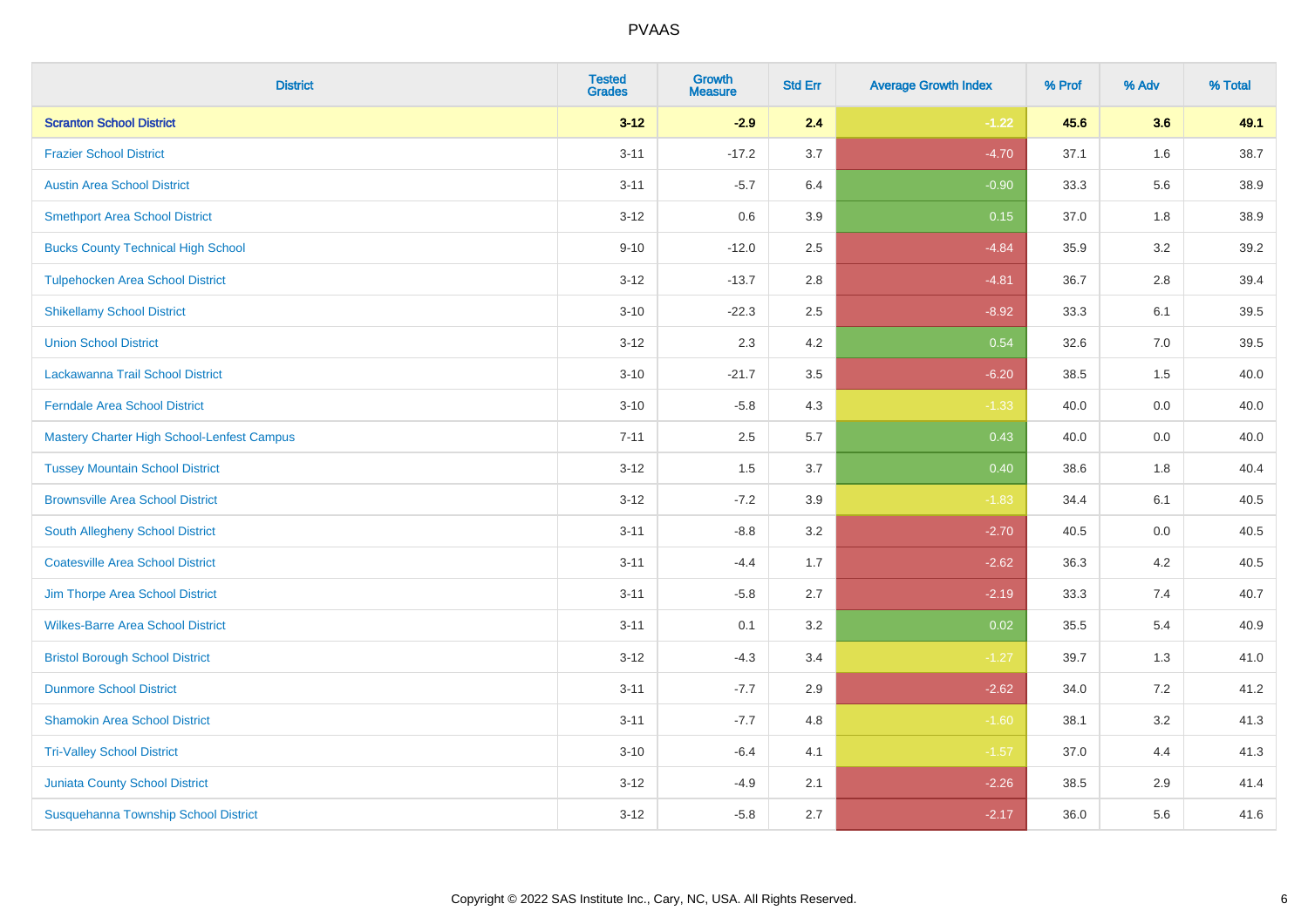| <b>District</b>                                         | <b>Tested</b><br><b>Grades</b> | <b>Growth</b><br><b>Measure</b> | <b>Std Err</b> | <b>Average Growth Index</b> | % Prof | % Adv   | % Total |
|---------------------------------------------------------|--------------------------------|---------------------------------|----------------|-----------------------------|--------|---------|---------|
| <b>Scranton School District</b>                         | $3 - 12$                       | $-2.9$                          | 2.4            | $-1.22$                     | 45.6   | 3.6     | 49.1    |
| <b>East Allegheny School District</b>                   | $3 - 11$                       | $-6.3$                          | 3.3            | $-1.87$                     | 31.9   | 9.7     | 41.7    |
| <b>Northwest Area School District</b>                   | $3 - 10$                       | $-10.0$                         | 3.8            | $-2.59$                     | 34.6   | 7.3     | 41.8    |
| <b>Antietam School District</b>                         | $3 - 10$                       | $-4.3$                          | $3.8\,$        | $-1.13$                     | 36.4   | 5.4     | 41.8    |
| <b>Pittsburgh School District</b>                       | $3 - 11$                       | $-3.3$                          | 1.1            | $-3.04$                     | 33.9   | 8.2     | 42.1    |
| <b>Upper Dauphin Area School District</b>               | $3 - 11$                       | $-6.3$                          | 3.2            | $-1.98$                     | 37.4   | 4.8     | 42.2    |
| <b>Warren County School District</b>                    | $3 - 11$                       | $-0.1$                          | 1.8            | $-0.06$                     | 37.2   | 5.3     | 42.6    |
| <b>Minersville Area School District</b>                 | $3 - 11$                       | $-14.4$                         | 3.7            | $-3.90$                     | 39.3   | 3.3     | 42.6    |
| Annville-Cleona School District                         | $3 - 12$                       | $-12.1$                         | 2.7            | $-4.46$                     | 34.9   | 7.8     | 42.6    |
| Center For Student Learning Charter School At Pennsbury | $6 - 12$                       | $-2.9$                          | 6.1            | $-0.47$                     | 42.9   | 0.0     | 42.9    |
| <b>Canton Area School District</b>                      | $3 - 11$                       | $-5.5$                          | 3.2            | $-1.75$                     | 40.7   | 2.3     | 43.0    |
| <b>Wallenpaupack Area School District</b>               | $3 - 11$                       | $-7.1$                          | 2.3            | $-3.09$                     | 40.8   | 2.4     | 43.1    |
| <b>Easton Area School District</b>                      | $3 - 12$                       | $-4.1$                          | 1.4            | $-2.91$                     | 39.9   | 4.0     | 43.9    |
| <b>West Greene School District</b>                      | $3 - 11$                       | $-4.5$                          | 4.3            | $-1.04$                     | 36.6   | 7.3     | 43.9    |
| <b>Forest City Regional School District</b>             | $3 - 12$                       | $-6.0$                          | 3.0            | $-1.96$                     | 44.1   | 0.0     | 44.1    |
| <b>Blairsville-Saltsburg School District</b>            | $3 - 11$                       | $-8.0$                          | 3.0            | $-2.68$                     | 37.3   | $7.0\,$ | 44.3    |
| Catasauqua Area School District                         | $3 - 12$                       | $-12.1$                         | 3.0            | $-4.00$                     | 36.8   | 7.6     | 44.3    |
| New Kensington-Arnold School District                   | $3 - 11$                       | $-0.4$                          | 3.8            | $-0.10$                     | 40.7   | 3.7     | 44.4    |
| <b>Corry Area School District</b>                       | $3 - 11$                       | $-5.3$                          | 2.6            | $-2.03$                     | 38.5   | 6.0     | 44.5    |
| York Co School Of Technology                            | $9 - 12$                       | $-3.8$                          | 1.7            | $-2.22$                     | 39.1   | 5.6     | 44.7    |
| Southern Fulton School District                         | $3 - 11$                       | $-23.7$                         | 4.4            | $-5.37$                     | 34.2   | 10.5    | 44.7    |
| Pennsylvania Distance Learning Charter School           | $3 - 12$                       | 9.3                             | 4.2            | 2.22                        | 42.2   | 3.1     | 45.3    |
| Philadelphia City School District                       | $3 - 12$                       | 7.5                             | 0.6            | 12.64                       | 38.4   | 7.0     | 45.4    |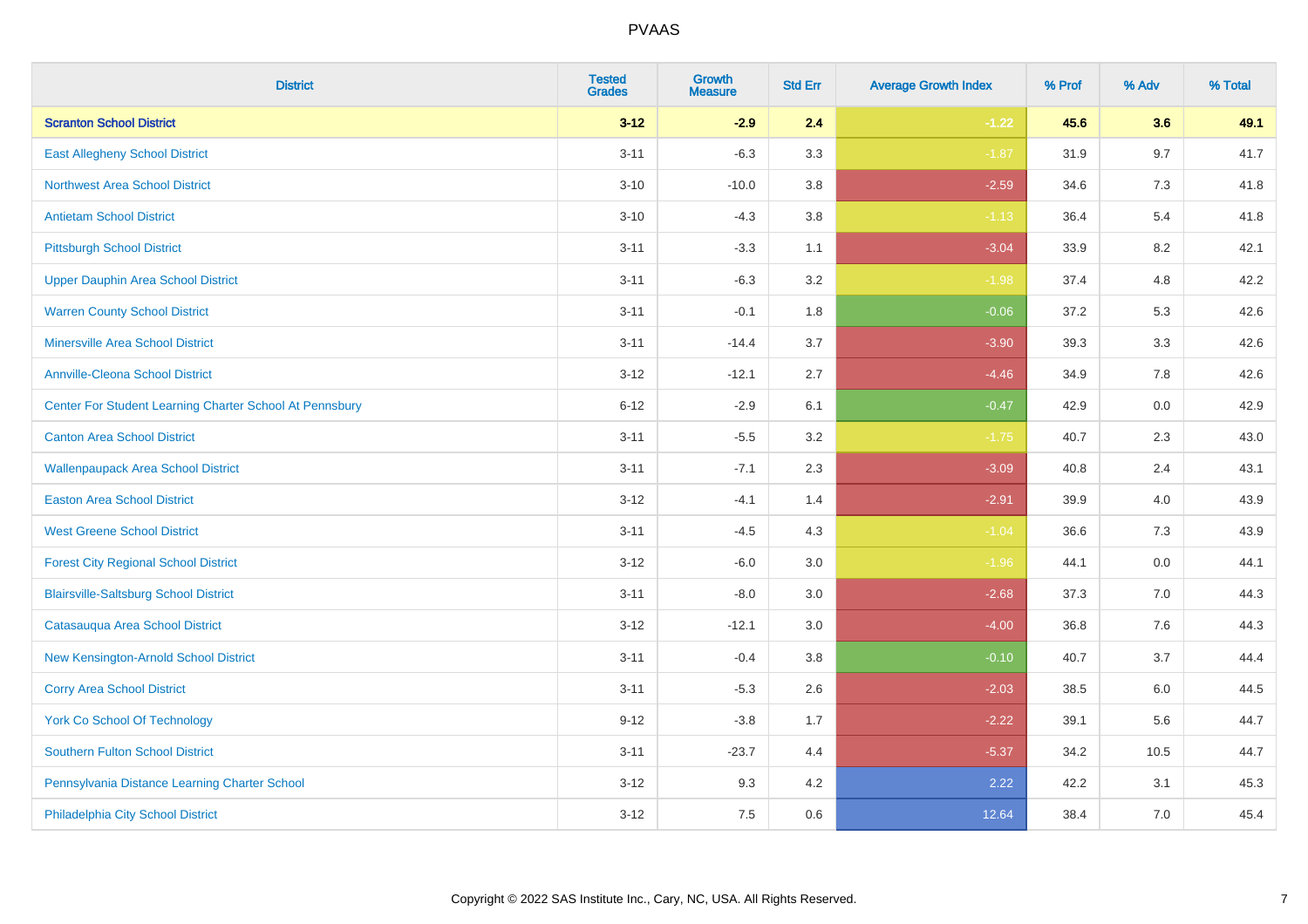| <b>District</b>                          | <b>Tested</b><br><b>Grades</b> | <b>Growth</b><br><b>Measure</b> | <b>Std Err</b> | <b>Average Growth Index</b> | % Prof | % Adv   | % Total |
|------------------------------------------|--------------------------------|---------------------------------|----------------|-----------------------------|--------|---------|---------|
| <b>Scranton School District</b>          | $3 - 12$                       | $-2.9$                          | 2.4            | $-1.22$                     | 45.6   | 3.6     | 49.1    |
| <b>Northwestern School District</b>      | $3 - 11$                       | $-24.9$                         | 3.5            | $-7.13$                     | 42.6   | $2.9\,$ | 45.6    |
| <b>Galeton Area School District</b>      | $3 - 11$                       | 2.2                             | 5.3            | 0.42                        | 41.3   | 4.4     | 45.6    |
| <b>Monessen City School District</b>     | $3 - 10$                       | 8.3                             | 4.5            | 1.85                        | 42.9   | 2.9     | 45.7    |
| <b>Muncy School District</b>             | $3 - 11$                       | $-8.1$                          | 3.7            | $-2.21$                     | 42.0   | 3.8     | 45.8    |
| <b>Conneaut School District</b>          | $3 - 12$                       | $-7.5$                          | 2.6            | $-2.91$                     | 38.4   | 7.4     | 45.8    |
| <b>Towanda Area School District</b>      | $3 - 11$                       | 4.0                             | 2.8            | 1.44                        | 39.4   | 6.6     | 46.0    |
| <b>Union City Area School District</b>   | $3-12$                         | $-10.2$                         | 3.6            | $-2.87$                     | 42.9   | 3.2     | 46.0    |
| <b>Collegium Charter School</b>          | $3 - 10$                       | 5.9                             | 2.5            | 2.33                        | 38.1   | 7.9     | 46.0    |
| <b>Solanco School District</b>           | $3 - 11$                       | $-11.0$                         | 2.0            | $-5.55$                     | 41.6   | 4.5     | 46.1    |
| <b>Clearfield Area School District</b>   | $3 - 10$                       | $-9.4$                          | 2.6            | $-3.56$                     | 43.0   | 3.1     | 46.1    |
| Mifflinburg Area School District         | $3 - 11$                       | $-15.8$                         | 2.5            | $-6.30$                     | 42.4   | 4.0     | 46.4    |
| <b>Tamaqua Area School District</b>      | $3 - 12$                       | $-8.2$                          | 2.5            | $-3.24$                     | 44.5   | 1.9     | 46.4    |
| <b>Curwensville Area School District</b> | $3 - 11$                       | $-27.9$                         | 4.1            | $-6.72$                     | 42.5   | 4.1     | 46.6    |
| Harmony Area School District             | $3 - 10$                       | 4.5                             | 6.3            | 0.72                        | 33.3   | 13.3    | 46.7    |
| <b>Fannett-Metal School District</b>     | $3 - 11$                       | $-3.4$                          | 5.1            | $-0.67$                     | 38.7   | 8.1     | 46.8    |
| North Schuylkill School District         | $3 - 11$                       | $-1.0$                          | 2.4            | $-0.42$                     | 41.8   | 5.1     | 46.8    |
| <b>Reach Cyber Charter School</b>        | $3 - 11$                       | 8.1                             | 4.7            | 1.72                        | 42.4   | 4.6     | 47.0    |
| Huntingdon Area School District          | $3 - 11$                       | $-2.0$                          | 2.7            | $-0.72$                     | 36.8   | 10.3    | 47.0    |
| <b>Bensalem Township School District</b> | $3 - 11$                       | 1.6                             | 1.6            | 0.98                        | 38.8   | 8.3     | 47.1    |
| <b>Mount Carmel Area School District</b> | $3 - 11$                       | $-0.6$                          | 3.1            | $-0.18$                     | 45.3   | 2.1     | 47.4    |
| <b>Big Spring School District</b>        | $3 - 11$                       | $-9.8$                          | 2.4            | $-4.00$                     | 38.6   | 8.9     | 47.5    |
| <b>Berwick Area School District</b>      | $3 - 11$                       | $-9.3$                          | 2.6            | $-3.59$                     | 42.1   | 5.5     | 47.6    |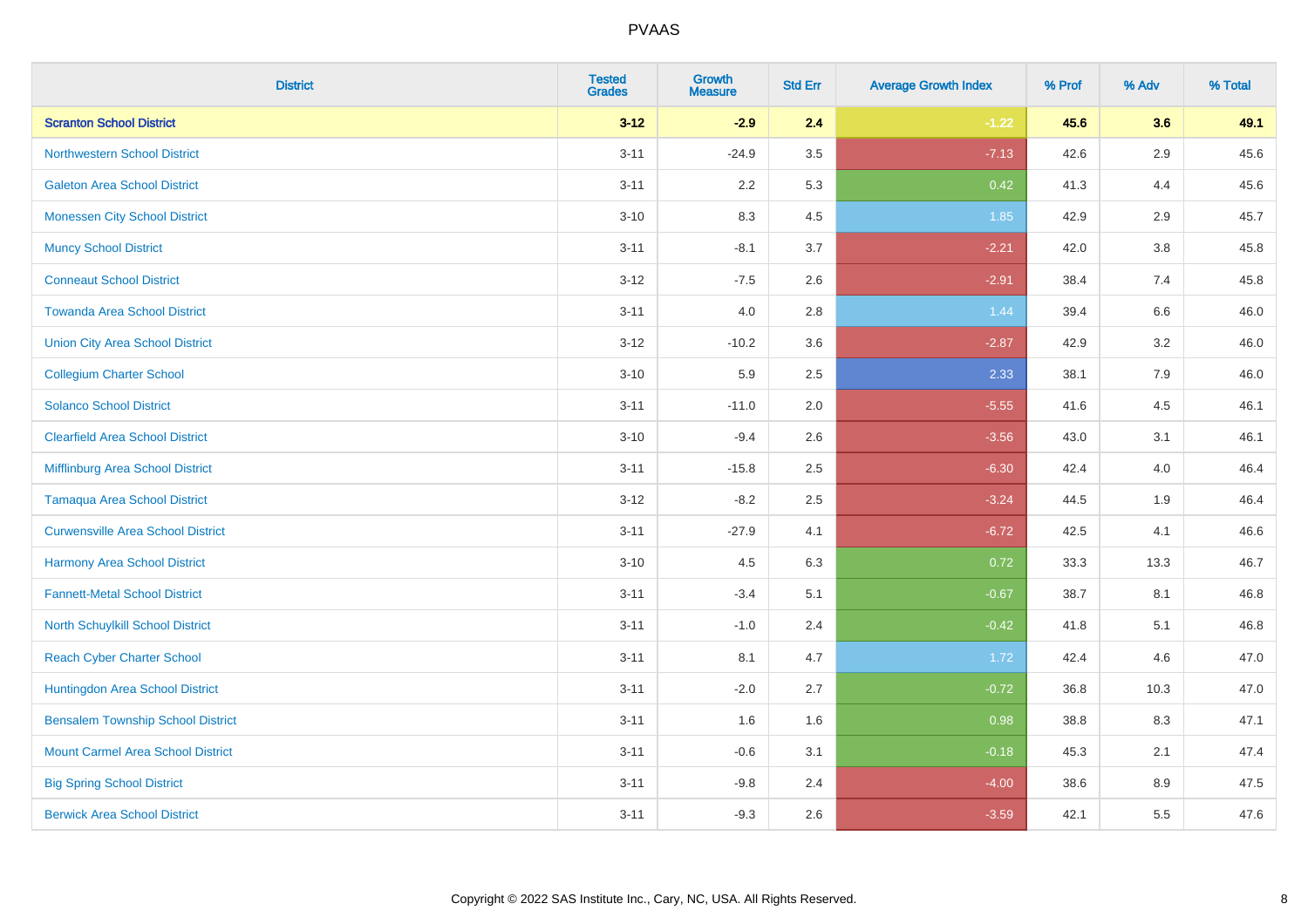| <b>District</b>                         | <b>Tested</b><br><b>Grades</b> | Growth<br><b>Measure</b> | <b>Std Err</b> | <b>Average Growth Index</b> | % Prof | % Adv   | % Total |
|-----------------------------------------|--------------------------------|--------------------------|----------------|-----------------------------|--------|---------|---------|
| <b>Scranton School District</b>         | $3 - 12$                       | $-2.9$                   | 2.4            | $-1.22$                     | 45.6   | 3.6     | 49.1    |
| <b>Pittston Area School District</b>    | $3 - 11$                       | $-10.1$                  | 5.6            | $-1.80$                     | 38.1   | 9.5     | 47.6    |
| <b>Blue Ridge School District</b>       | $3 - 11$                       | $-0.5$                   | 3.6            | $-0.12$                     | 44.6   | 3.1     | 47.7    |
| Juniata Valley School District          | $3 - 11$                       | $-3.9$                   | 3.5            | $-1.10$                     | 44.4   | $3.5\,$ | 47.8    |
| <b>Freedom Area School District</b>     | $3 - 11$                       | $-7.1$                   | 3.0            | $-2.37$                     | 43.8   | 4.2     | 47.9    |
| Jefferson-Morgan School District        | $3 - 10$                       | $-9.9$                   | 4.2            | $-2.35$                     | 43.8   | 4.2     | 47.9    |
| <b>Titusville Area School District</b>  | $3 - 11$                       | $-13.2$                  | 2.6            | $-4.99$                     | 43.2   | 4.8     | 48.0    |
| <b>Highlands School District</b>        | $3 - 11$                       | $-7.4$                   | 2.7            | $-2.76$                     | 44.4   | 3.7     | 48.2    |
| <b>Purchase Line School District</b>    | $3 - 12$                       | 1.7                      | 3.5            | 0.47                        | 43.1   | 5.4     | 48.5    |
| <b>Moshannon Valley School District</b> | $3 - 10$                       | $-7.0$                   | 3.4            | $-2.01$                     | 48.5   | 0.0     | 48.5    |
| <b>Hanover Area School District</b>     | $3 - 11$                       | 2.2                      | 4.6            | 0.48                        | 42.9   | 5.7     | 48.6    |
| <b>Benton Area School District</b>      | $3 - 10$                       | $-9.7$                   | 4.5            | $-2.18$                     | 43.2   | 5.4     | 48.6    |
| <b>City CHS</b>                         | $10 - 11$                      | 13.6                     | 2.7            | 5.12                        | 45.8   | 3.0     | 48.8    |
| <b>Pequea Valley School District</b>    | $3 - 11$                       | $-5.8$                   | 3.2            | $-1.80$                     | 39.8   | 9.1     | 48.9    |
| <b>Troy Area School District</b>        | $3 - 10$                       | $-4.3$                   | 3.4            | $-1.26$                     | 43.2   | 5.7     | 48.9    |
| <b>Warrior Run School District</b>      | $3 - 11$                       | 4.6                      | 3.0            | 1.51                        | 40.9   | 8.1     | 49.0    |
| <b>Bangor Area School District</b>      | $3 - 12$                       | $-0.9$                   | 2.0            | $-0.43$                     | 44.3   | 4.7     | 49.0    |
| <b>West Branch Area School District</b> | $3 - 11$                       | 0.2                      | 3.8            | 0.05                        | 47.2   | 1.9     | 49.1    |
| <b>Scranton School District</b>         | $3 - 12$                       | $-2.9$                   | 2.4            | $-1.22$                     | 45.6   | 3.6     | 49.1    |
| <b>Oxford Area School District</b>      | $3 - 11$                       | $-4.3$                   | 1.9            | $-2.26$                     | 41.3   | 8.0     | 49.3    |
| <b>Keystone Central School District</b> | $3 - 11$                       | $-5.1$                   | 2.0            | $-2.46$                     | 44.7   | 4.6     | 49.4    |
| Kane Area School District               | $3 - 10$                       | $-3.7$                   | 3.2            | $-1.17$                     | 39.5   | 9.9     | 49.4    |
| <b>Agora Cyber Charter School</b>       | $3 - 11$                       | 5.8                      | 2.6            | 2.28                        | 42.8   | 6.6     | 49.4    |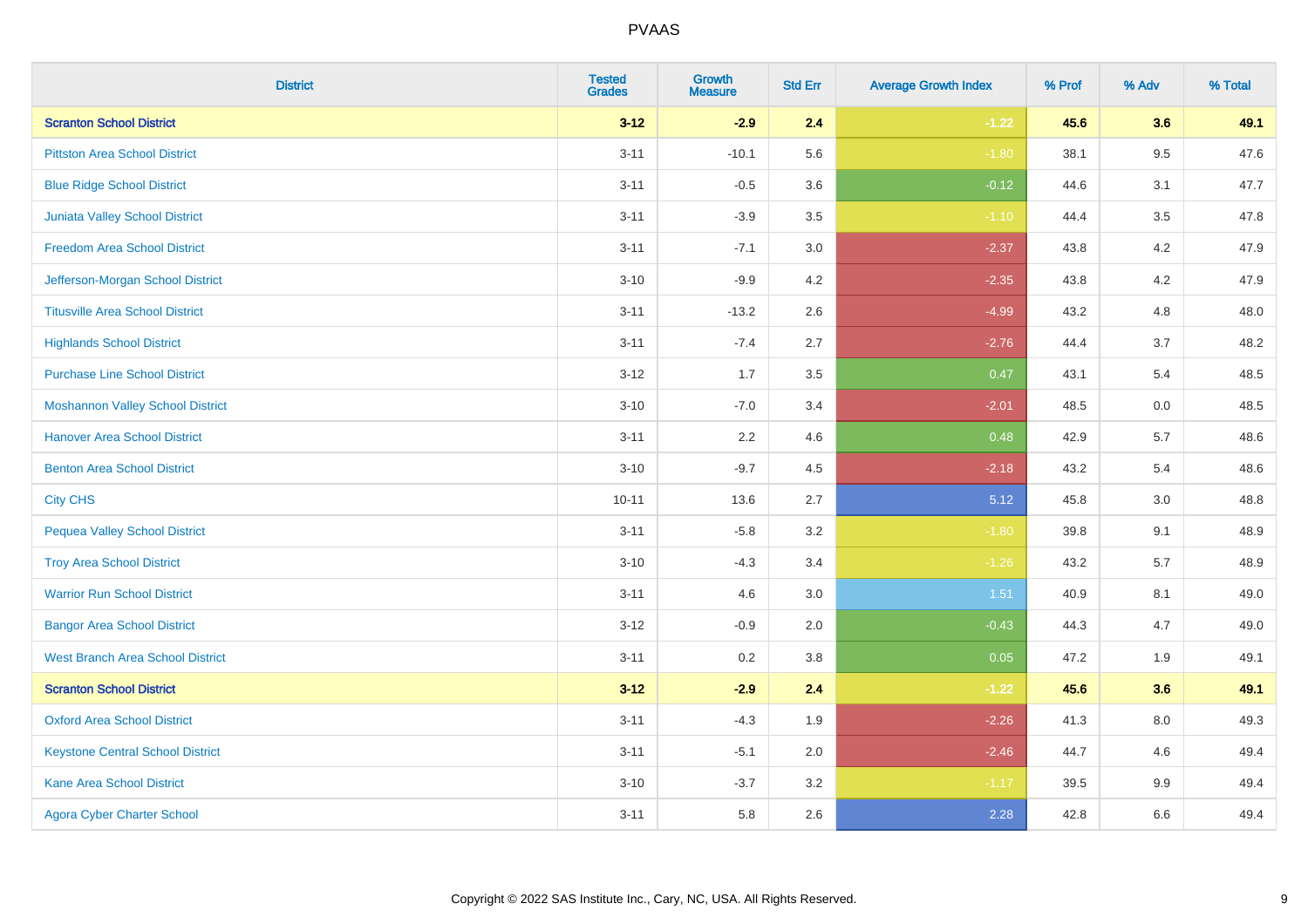| <b>District</b>                                | <b>Tested</b><br><b>Grades</b> | <b>Growth</b><br><b>Measure</b> | <b>Std Err</b> | <b>Average Growth Index</b> | % Prof | % Adv | % Total  |
|------------------------------------------------|--------------------------------|---------------------------------|----------------|-----------------------------|--------|-------|----------|
| <b>Scranton School District</b>                | $3 - 12$                       | $-2.9$                          | 2.4            | $-1.22$                     | 45.6   | 3.6   | 49.1     |
| <b>Ringgold School District</b>                | $3 - 11$                       | $-14.7$                         | 2.4            | $-6.04$                     | 41.5   | 7.9   | 49.4     |
| <b>Elk Lake School District</b>                | $3 - 11$                       | $-4.0$                          | 3.3            | $-1.23$                     | 46.2   | 3.3   | 49.4     |
| <b>Westmont Hilltop School District</b>        | $3 - 11$                       | $-4.0$                          | 2.8            | $-1.40$                     | 36.3   | 13.3  | 49.6     |
| <b>Governor Mifflin School District</b>        | $3 - 11$                       | 4.1                             | 1.8            | 2.33                        | 42.5   | 7.2   | 49.7     |
| <b>New Foundations Charter School</b>          | $3 - 11$                       | 5.4                             | 2.2            | 2.41                        | 47.2   | 2.5   | 49.8     |
| Penn-Delco School District                     | $3 - 11$                       | $-6.8$                          | 1.9            | $-3.51$                     | 46.6   | 3.2   | 49.8     |
| <b>West Mifflin Area School District</b>       | $3 - 12$                       | $-12.3$                         | 2.9            | $-4.22$                     | 39.7   | 10.3  | 50.0     |
| <b>Pine Grove Area School District</b>         | $3 - 11$                       | $-7.7$                          | 2.9            | $-2.66$                     | 42.3   | 7.7   | 50.0     |
| South Williamsport Area School District        | $3 - 10$                       | $-5.7$                          | 2.5            | $-2.30$                     | 45.5   | 4.5   | 50.0     |
| Portage Area School District                   | $3 - 10$                       | $-8.1$                          | 3.6            | $-2.26$                     | 40.6   | 9.4   | 50.0     |
| Meyersdale Area School District                | $3 - 11$                       | 4.2                             | 4.0            | 1.07                        | 43.1   | 6.9   | 50.0     |
| <b>Mastery Charter School - Hardy Williams</b> | $3 - 11$                       | 11.4                            | 3.4            | 3.33                        | 44.3   | 5.7   | $50.0\,$ |
| Oil City Area School District                  | $3 - 11$                       | $-2.9$                          | 2.6            | $-1.08$                     | 44.4   | 5.8   | 50.2     |
| <b>Pottsville Area School District</b>         | $3 - 12$                       | 4.4                             | 2.3            | 1.94                        | 44.8   | 5.4   | 50.2     |
| <b>Wattsburg Area School District</b>          | $3 - 11$                       | 6.5                             | 2.7            | 2.43                        | 42.7   | 7.6   | 50.3     |
| <b>Greater Nanticoke Area School District</b>  | $3 - 12$                       | 11.2                            | 2.8            | 4.01                        | 38.0   | 12.4  | 50.4     |
| Pocono Mountain School District                | $3 - 12$                       | 6.8                             | 1.5            | 4.62                        | 45.8   | 5.0   | 50.7     |
| <b>Claysburg-Kimmel School District</b>        | $3 - 11$                       | $-5.7$                          | 4.0            | $-1.42$                     | 42.9   | 8.2   | 51.0     |
| <b>Crawford Central School District</b>        | $3 - 11$                       | $-4.7$                          | 2.2            | $-2.15$                     | 40.6   | 10.5  | 51.1     |
| <b>Chichester School District</b>              | $3 - 11$                       | $-2.7$                          | 2.3            | $-1.17$                     | 44.6   | 6.6   | 51.2     |
| Pennsylvania Cyber Charter School              | $3 - 11$                       | 11.6                            | 1.5            | 7.54                        | 46.3   | 5.0   | 51.3     |
| <b>Chambersburg Area School District</b>       | $3 - 11$                       | $-9.5$                          | 1.3            | $-7.20$                     | 42.7   | 8.6   | 51.4     |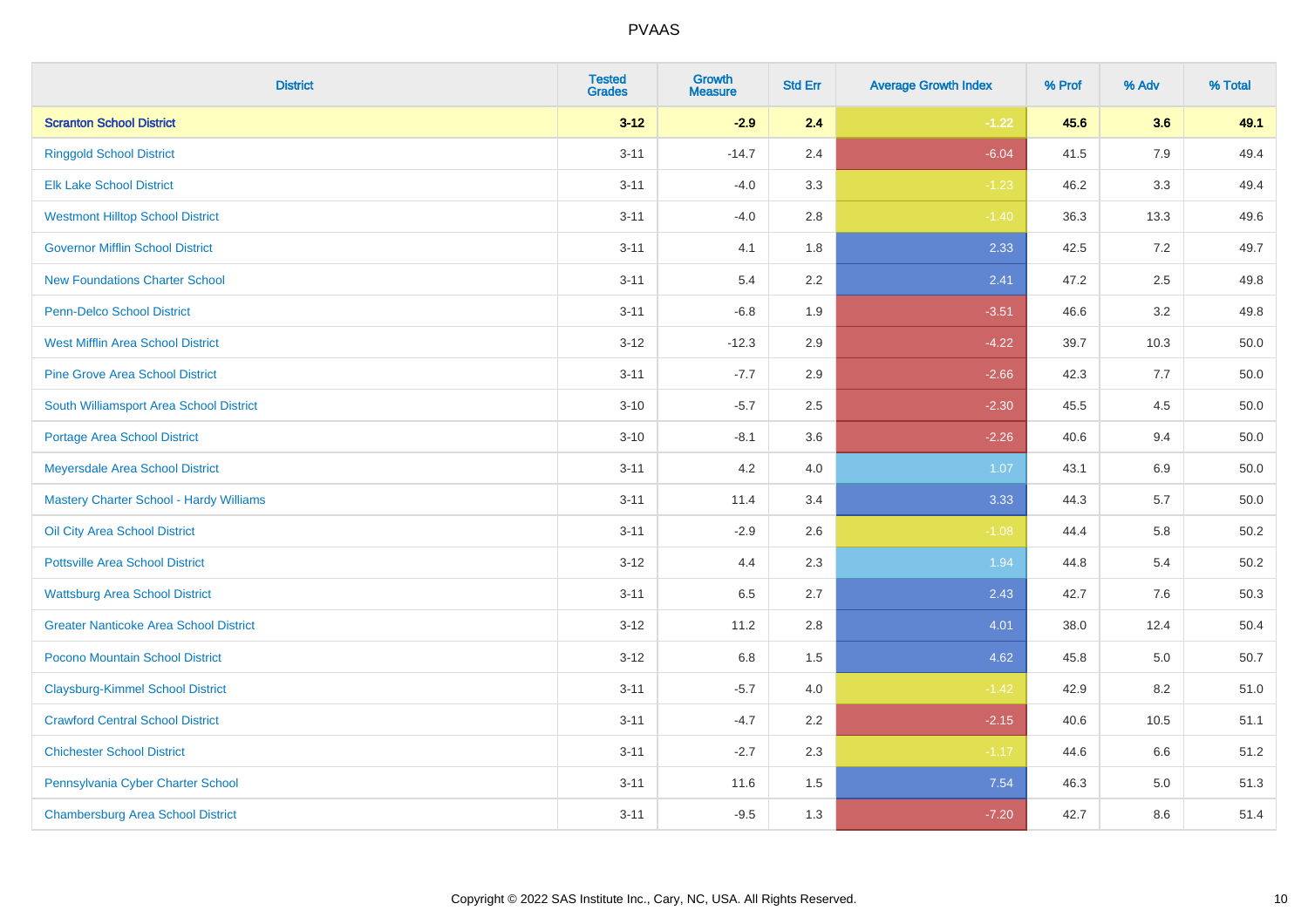| <b>District</b>                               | <b>Tested</b><br><b>Grades</b> | <b>Growth</b><br><b>Measure</b> | <b>Std Err</b> | <b>Average Growth Index</b> | % Prof | % Adv   | % Total |
|-----------------------------------------------|--------------------------------|---------------------------------|----------------|-----------------------------|--------|---------|---------|
| <b>Scranton School District</b>               | $3 - 12$                       | $-2.9$                          | 2.4            | $-1.22$                     | 45.6   | 3.6     | 49.1    |
| Lehigh Valley Academy Regional Charter School | $3 - 11$                       | 0.7                             | 2.3            | 0.32                        | 46.3   | $5.0\,$ | 51.4    |
| <b>Burgettstown Area School District</b>      | $3 - 11$                       | $-2.1$                          | 3.4            | $-0.62$                     | 50.0   | 1.4     | 51.4    |
| <b>Interboro School District</b>              | $3 - 12$                       | $-7.3$                          | 2.1            | $-3.43$                     | 46.6   | 4.8     | 51.4    |
| <b>Carlynton School District</b>              | $3 - 11$                       | 7.3                             | 3.3            | 2.22                        | 41.0   | 10.5    | 51.6    |
| <b>Middletown Area School District</b>        | $3 - 11$                       | $-5.3$                          | 2.6            | $-2.05$                     | 46.4   | 5.3     | 51.7    |
| <b>Upper Darby School District</b>            | $3 - 12$                       | 6.9                             | 1.5            | 4.62                        | 45.0   | 6.7     | 51.7    |
| <b>Hamburg Area School District</b>           | $3 - 11$                       | 8.9                             | 2.5            | 3.63                        | 43.5   | 8.2     | 51.7    |
| <b>Forbes Road School District</b>            | $3 - 11$                       | 2.8                             | 5.1            | 0.56                        | 41.4   | 10.3    | 51.7    |
| <b>Butler Area School District</b>            | $3 - 11$                       | $-6.5$                          | 1.5            | $-4.26$                     | 42.5   | 9.4     | 51.9    |
| <b>Riverside School District</b>              | $3 - 11$                       | $-3.2$                          | 3.0            | $-1.09$                     | 43.0   | 9.0     | 52.0    |
| Schuylkill Haven Area School District         | $3 - 11$                       | $-15.3$                         | 3.1            | $-4.87$                     | 49.7   | 2.4     | 52.1    |
| <b>Panther Valley School District</b>         | $3 - 12$                       | $-0.6$                          | 3.3            | $-0.19$                     | 47.9   | 4.3     | 52.1    |
| <b>Montrose Area School District</b>          | $3 - 10$                       | $-5.5$                          | 3.0            | $-1.82$                     | 46.7   | 5.4     | 52.2    |
| <b>Stroudsburg Area School District</b>       | $3 - 11$                       | $5.5\,$                         | 1.9            | 2.88                        | 48.1   | 4.2     | 52.3    |
| <b>Lakeland School District</b>               | $3 - 11$                       | 1.1                             | 2.8            | 0.38                        | 48.6   | 3.7     | 52.3    |
| <b>Milton Area School District</b>            | $3 - 11$                       | $-8.7$                          | 2.5            | $-3.52$                     | 45.4   | 6.9     | 52.3    |
| <b>Chestnut Ridge School District</b>         | $3 - 12$                       | $-3.4$                          | 2.9            | $-1.17$                     | 46.6   | 5.8     | 52.4    |
| <b>Greensburg Salem School District</b>       | $3 - 11$                       | $-4.4$                          | 2.4            | $-1.88$                     | 47.6   | 4.9     | 52.4    |
| <b>Wyoming Valley West School District</b>    | $3 - 11$                       | $-2.2$                          | 2.4            | $-0.91$                     | 49.4   | 3.0     | 52.4    |
| <b>California Area School District</b>        | $3 - 10$                       | $-7.3$                          | 3.6            | $-2.02$                     | 42.6   | 9.8     | 52.5    |
| <b>East Lycoming School District</b>          | $3 - 11$                       | $-6.0$                          | 2.7            | $-2.24$                     | 48.3   | 4.2     | 52.5    |
| <b>Northern Cambria School District</b>       | $3 - 11$                       | 10.0                            | 3.3            | 3.04                        | 47.4   | 5.1     | 52.6    |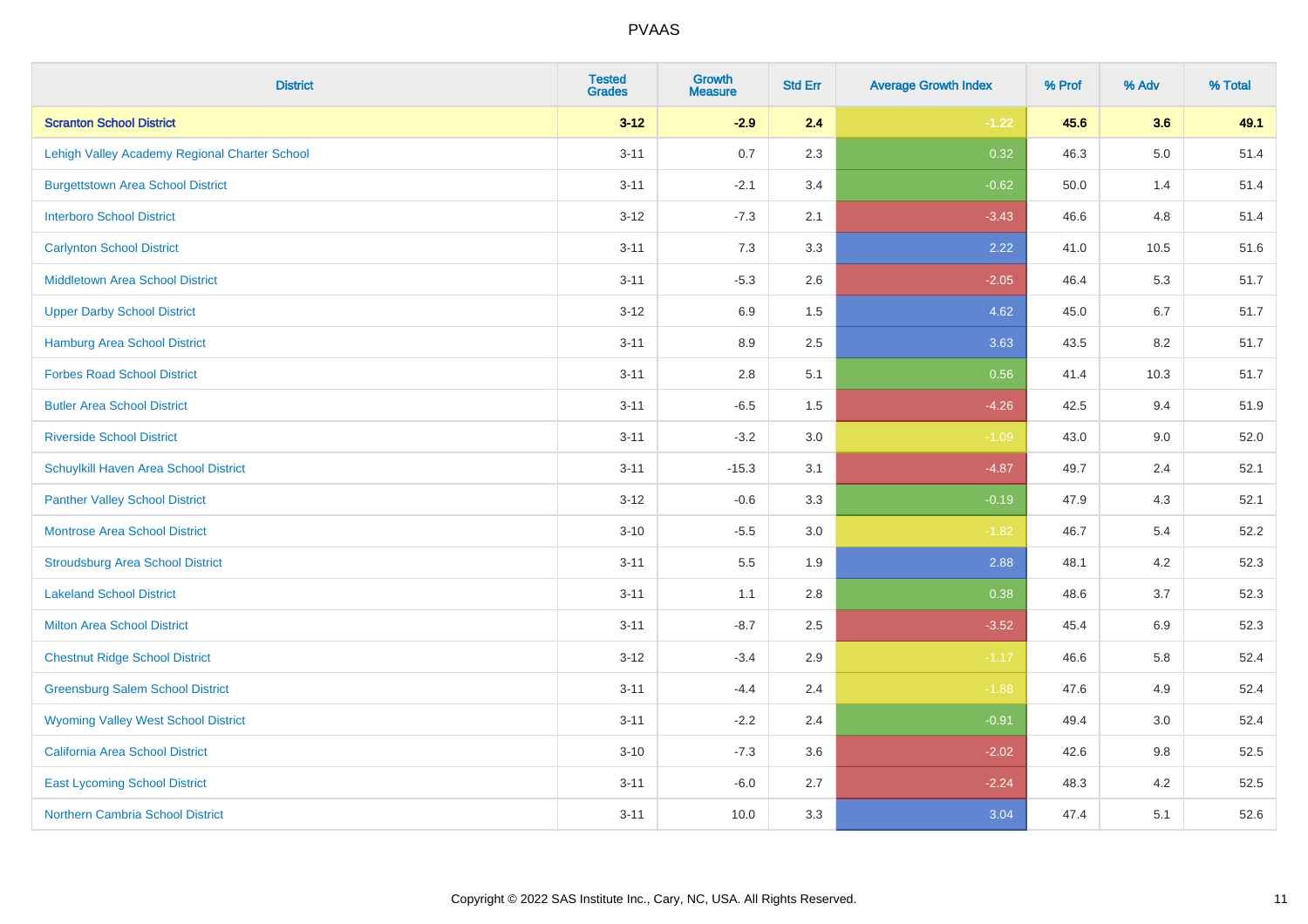| <b>District</b>                            | <b>Tested</b><br><b>Grades</b> | <b>Growth</b><br><b>Measure</b> | <b>Std Err</b> | <b>Average Growth Index</b> | % Prof | % Adv | % Total |
|--------------------------------------------|--------------------------------|---------------------------------|----------------|-----------------------------|--------|-------|---------|
| <b>Scranton School District</b>            | $3 - 12$                       | $-2.9$                          | 2.4            | $-1.22$                     | 45.6   | 3.6   | 49.1    |
| <b>Mount Pleasant Area School District</b> | $3 - 11$                       | $-5.0$                          | 2.6            | $-1.93$                     | 52.6   | 0.0   | 52.6    |
| <b>Franklin Area School District</b>       | $3 - 11$                       | 6.6                             | 2.8            | 2.34                        | 48.2   | 4.5   | 52.7    |
| Hatboro-Horsham School District            | $3 - 11$                       | $-12.8$                         | 1.7            | $-7.47$                     | 45.6   | 7.2   | 52.8    |
| <b>Salisbury Township School District</b>  | $3 - 11$                       | 6.3                             | 3.6            | 1.77                        | 46.2   | 6.6   | 52.8    |
| <b>Grove City Area School District</b>     | $3 - 12$                       | 5.1                             | 2.4            | 2.09                        | 36.4   | 16.5  | 52.8    |
| <b>Hazleton Area School District</b>       | $3 - 11$                       | 9.6                             | 1.4            | 6.77                        | 45.0   | 7.8   | 52.9    |
| <b>Mid Valley School District</b>          | $3 - 10$                       | $-1.7$                          | 3.0            | $-0.55$                     | 45.1   | 7.8   | 52.9    |
| <b>Tuscarora School District</b>           | $3 - 11$                       | $-0.6$                          | 2.3            | $-0.27$                     | 45.1   | 8.1   | 53.2    |
| <b>Connellsville Area School District</b>  | $3 - 11$                       | 6.1                             | 2.0            | 3.05                        | 45.4   | 7.8   | 53.2    |
| <b>Exeter Township School District</b>     | $3 - 11$                       | $-10.4$                         | 1.9            | $-5.44$                     | 50.6   | 2.7   | 53.3    |
| Philadelphia Academy Charter School        | $3 - 11$                       | $-8.9$                          | 2.9            | $-3.04$                     | 50.5   | 2.9   | 53.4    |
| <b>Sharon City School District</b>         | $3 - 11$                       | 4.9                             | 2.6            | 1.87                        | 48.2   | 5.3   | 53.4    |
| <b>MaST Community Charter School</b>       | $3 - 10$                       | $-4.1$                          | 2.7            | $-1.52$                     | 44.0   | 9.5   | 53.4    |
| East Stroudsburg Area School District      | $3 - 11$                       | 0.1                             | 1.6            | 0.05                        | 45.8   | 7.8   | 53.6    |
| <b>Conemaugh Valley School District</b>    | $3 - 12$                       | $-3.2$                          | 4.1            | $-0.78$                     | 48.2   | 5.6   | 53.7    |
| <b>North Star School District</b>          | $3 - 11$                       | $-8.7$                          | 3.5            | $-2.51$                     | 47.8   | 6.0   | 53.7    |
| <b>Mifflin County School District</b>      | $3 - 11$                       | 9.1                             | 1.7            | 5.49                        | 47.1   | 6.7   | 53.8    |
| <b>Ridley School District</b>              | $3 - 12$                       | 10.0                            | 1.6            | 6.10                        | 45.6   | 8.2   | 53.8    |
| <b>Pottsgrove School District</b>          | $3 - 11$                       | 2.8                             | 2.0            | 1.35                        | 44.0   | 10.0  | 53.9    |
| <b>Bradford Area School District</b>       | $3 - 12$                       | $-9.3$                          | 2.4            | $-3.87$                     | 45.8   | 8.3   | 54.2    |
| <b>Conrad Weiser Area School District</b>  | $3 - 11$                       | 3.6                             | 2.2            | 1.63                        | 52.1   | 2.1   | 54.2    |
| Jeannette City School District             | $3 - 11$                       | $-4.3$                          | 3.8            | $-1.13$                     | 46.7   | 7.5   | 54.2    |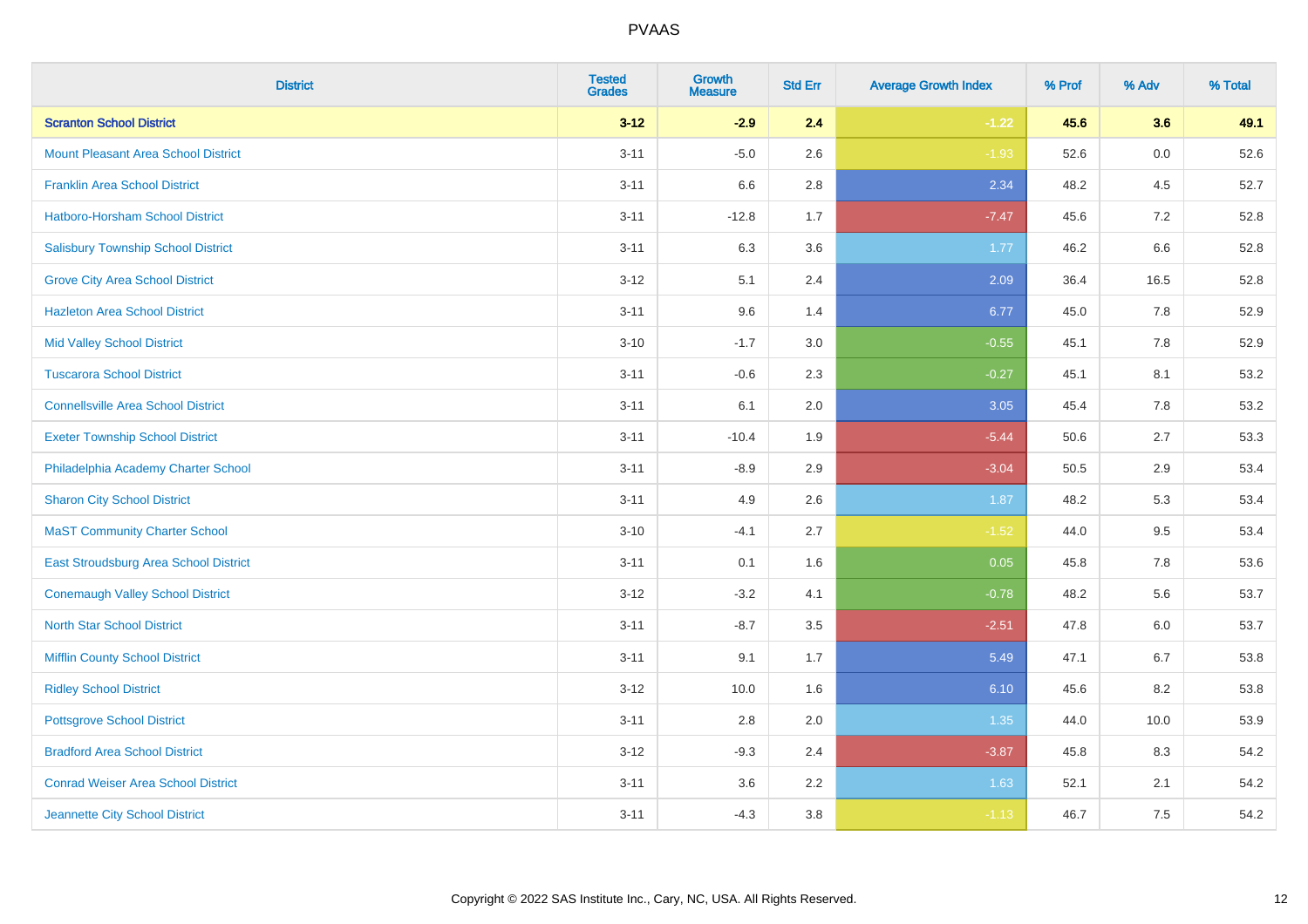| <b>District</b>                              | <b>Tested</b><br><b>Grades</b> | <b>Growth</b><br><b>Measure</b> | <b>Std Err</b> | <b>Average Growth Index</b> | % Prof | % Adv   | % Total |
|----------------------------------------------|--------------------------------|---------------------------------|----------------|-----------------------------|--------|---------|---------|
| <b>Scranton School District</b>              | $3 - 12$                       | $-2.9$                          | 2.4            | $-1.22$                     | 45.6   | 3.6     | 49.1    |
| Southern Tioga School District               | $3 - 11$                       | $-11.5$                         | 2.7            | $-4.25$                     | 47.8   | $6.4\,$ | 54.3    |
| <b>Penncrest School District</b>             | $3 - 11$                       | 5.7                             | 2.2            | 2.57                        | 47.2   | 7.1     | 54.3    |
| <b>Athens Area School District</b>           | $3 - 11$                       | 1.6                             | 2.5            | 0.64                        | 46.9   | 7.6     | 54.5    |
| <b>Laurel Highlands School District</b>      | $3 - 11$                       | 4.3                             | 2.4            | 1.81                        | 44.9   | 9.6     | 54.5    |
| <b>Tunkhannock Area School District</b>      | $3 - 11$                       | 2.3                             | 2.2            | $1.01$                      | 44.9   | 9.6     | 54.6    |
| <b>Yough School District</b>                 | $3 - 10$                       | $-6.6$                          | 2.7            | $-2.43$                     | 50.8   | 4.0     | 54.8    |
| Insight PA Cyber Charter School              | $3 - 11$                       | 0.7                             | 5.7            | 0.12                        | 50.0   | 4.8     | 54.8    |
| <b>Forest Hills School District</b>          | $3 - 11$                       | $-7.3$                          | 2.7            | $-2.74$                     | 41.1   | 13.7    | 54.8    |
| <b>Pennridge School District</b>             | $3 - 10$                       | $-16.8$                         | 1.4            | $-11.59$                    | 46.8   | 8.0     | 54.9    |
| <b>Blue Mountain School District</b>         | $3 - 10$                       | $-5.8$                          | 2.3            | $-2.56$                     | 46.6   | 8.5     | 55.1    |
| <b>York Academy Regional Charter School</b>  | $3 - 11$                       | 9.0                             | 5.0            | 1.79                        | 55.2   | 0.0     | 55.2    |
| Northern Tioga School District               | $3 - 12$                       | $-7.5$                          | 2.8            | $-2.64$                     | 54.0   | 1.2     | 55.2    |
| <b>Glendale School District</b>              | $3 - 10$                       | $-0.9$                          | 3.7            | $-0.24$                     | 50.0   | 5.4     | 55.4    |
| <b>Cornwall-Lebanon School District</b>      | $3 - 11$                       | 8.3                             | 1.6            | 5.08                        | 47.2   | 8.4     | 55.6    |
| <b>Elizabeth Forward School District</b>     | $3 - 11$                       | $-8.4$                          | 2.4            | $-3.41$                     | 51.7   | 4.0     | 55.7    |
| <b>Altoona Area School District</b>          | $3 - 12$                       | 3.3                             | 1.6            | 1.99                        | 47.7   | 8.2     | 55.9    |
| <b>Iroquois School District</b>              | $3 - 11$                       | 13.1                            | 3.0            | 4.35                        | 48.2   | 7.8     | 56.0    |
| <b>Oley Valley School District</b>           | $3 - 11$                       | $-0.4$                          | 2.8            | $-0.15$                     | 43.1   | 12.9    | 56.0    |
| <b>Cheltenham School District</b>            | $3 - 11$                       | $-1.4$                          | 2.1            | $-0.67$                     | 46.1   | 10.0    | 56.1    |
| Jersey Shore Area School District            | $3 - 11$                       | 0.5                             | 2.6            | 0.21                        | 47.1   | 9.2     | 56.2    |
| <b>Tidioute Community Charter School</b>     | $3 - 11$                       | 5.7                             | 5.1            | 1.11                        | 34.4   | 21.9    | 56.2    |
| <b>Susquehanna Community School District</b> | $3 - 11$                       | $-2.8$                          | 4.2            | $-0.66$                     | 49.4   | 6.9     | 56.3    |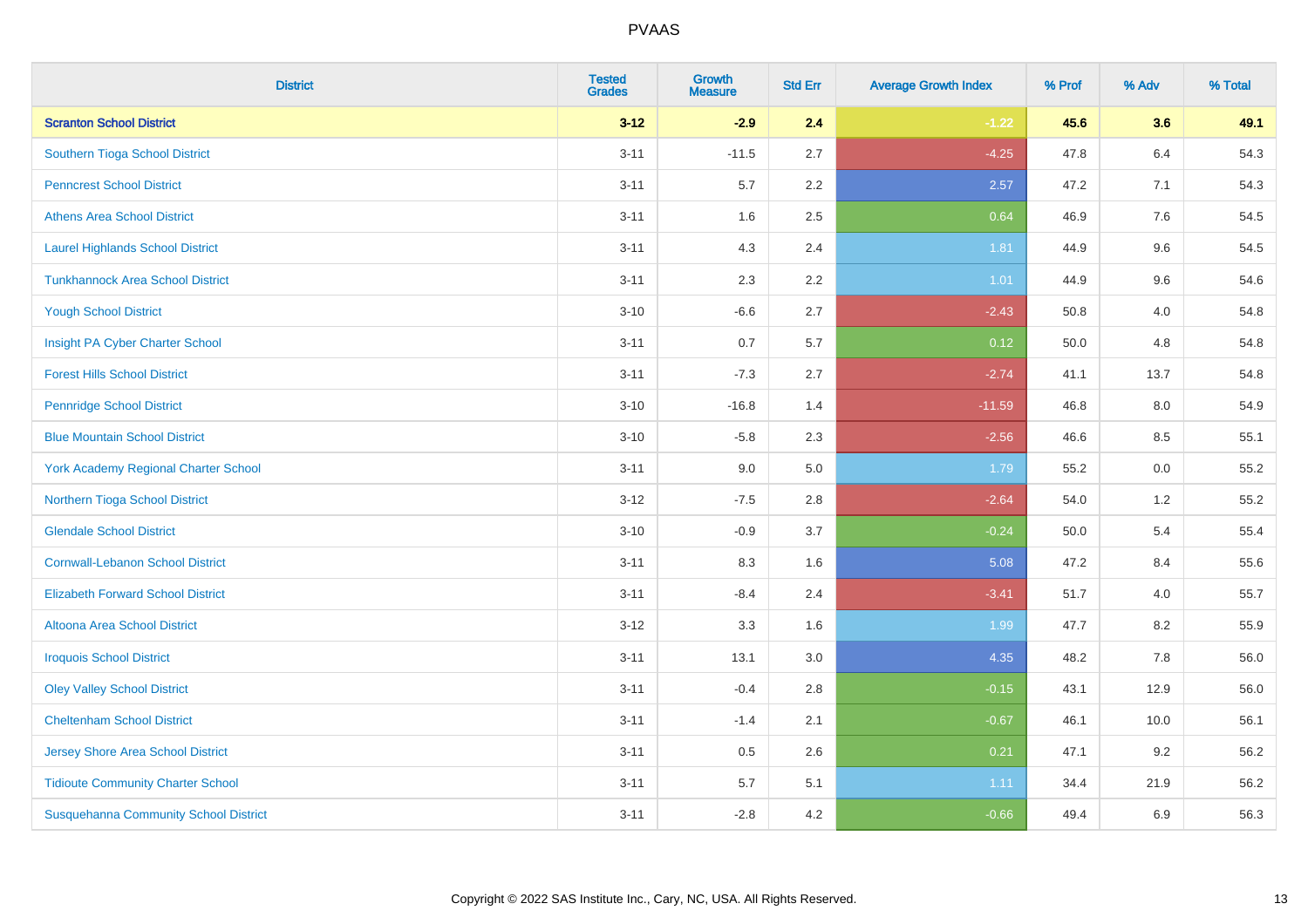| <b>District</b>                                    | <b>Tested</b><br><b>Grades</b> | <b>Growth</b><br><b>Measure</b> | <b>Std Err</b> | <b>Average Growth Index</b> | % Prof | % Adv | % Total |
|----------------------------------------------------|--------------------------------|---------------------------------|----------------|-----------------------------|--------|-------|---------|
| <b>Scranton School District</b>                    | $3 - 12$                       | $-2.9$                          | 2.4            | $-1.22$                     | 45.6   | 3.6   | 49.1    |
| <b>Moniteau School District</b>                    | $3 - 11$                       | $-11.8$                         | 3.3            | $-3.56$                     | 50.0   | 6.3   | 56.3    |
| <b>Steel Valley School District</b>                | $3 - 11$                       | 6.5                             | 3.4            | 1.89                        | 50.7   | 5.6   | 56.3    |
| <b>Commonwealth Charter Academy Charter School</b> | $3 - 10$                       | 9.1                             | 1.9            | 4.90                        | 47.2   | 9.1   | 56.3    |
| <b>Loyalsock Township School District</b>          | $3 - 12$                       | 4.2                             | 2.8            | 1.47                        | 54.3   | 2.1   | 56.4    |
| <b>Whitehall-Coplay School District</b>            | $3 - 11$                       | 6.1                             | 1.8            | 3.45                        | 49.3   | 7.4   | 56.6    |
| <b>Bethlehem Area School District</b>              | $3 - 11$                       | 9.3                             | 1.1            | 8.15                        | 44.7   | 12.0  | 56.7    |
| Allegheny-Clarion Valley School District           | $3 - 10$                       | 7.8                             | 4.7            | 1.65                        | 53.3   | 3.3   | 56.7    |
| <b>Lehighton Area School District</b>              | $3 - 11$                       | $-1.6$                          | 2.3            | $-0.70$                     | 51.1   | 5.6   | 56.7    |
| South Side Area School District                    | $3 - 11$                       | $-1.6$                          | 3.3            | $-0.48$                     | 50.0   | 6.8   | 56.8    |
| <b>Millville Area School District</b>              | $3 - 12$                       | $-0.9$                          | 4.7            | $-0.18$                     | 51.4   | 5.4   | 56.8    |
| <b>Twin Valley School District</b>                 | $3 - 12$                       | $-3.6$                          | 2.1            | $-1.69$                     | 49.6   | 7.1   | 56.8    |
| <b>Waynesboro Area School District</b>             | $3 - 12$                       | $-6.1$                          | 1.9            | $-3.20$                     | 50.0   | 6.8   | 56.8    |
| <b>Williamsport Area School District</b>           | $3 - 11$                       | 1.9                             | 1.8            | 1.04                        | 44.1   | 12.8  | 56.9    |
| <b>Brockway Area School District</b>               | $3 - 11$                       | $0.6\,$                         | 3.6            | 0.16                        | 49.2   | 7.7   | 56.9    |
| <b>Cambria Heights School District</b>             | $3 - 10$                       | $-4.1$                          | 3.1            | $-1.32$                     | 51.0   | 6.0   | 57.0    |
| <b>Central Greene School District</b>              | $3 - 11$                       | $-1.6$                          | 2.8            | $-0.55$                     | 54.2   | 2.8   | 57.0    |
| <b>Keystone School District</b>                    | $3 - 11$                       | 3.1                             | 3.3            | 0.94                        | 50.6   | 6.5   | 57.1    |
| <b>Wilson Area School District</b>                 | $3 - 11$                       | 6.0                             | 2.6            | 2.30                        | 48.7   | 8.5   | 57.2    |
| <b>Valley Grove School District</b>                | $3 - 10$                       | $-3.7$                          | 3.7            | $-1.01$                     | 51.2   | 6.1   | 57.3    |
| <b>Brandywine Heights Area School District</b>     | $3 - 11$                       | $-4.9$                          | 2.7            | $-1.81$                     | 49.2   | 8.2   | 57.4    |
| <b>Armstrong School District</b>                   | $3 - 11$                       | 2.6                             | 1.7            | 1.53                        | 51.5   | 6.1   | 57.6    |
| <b>Cranberry Area School District</b>              | $3 - 12$                       | 9.2                             | 3.0            | 3.04                        | 47.5   | 10.2  | 57.6    |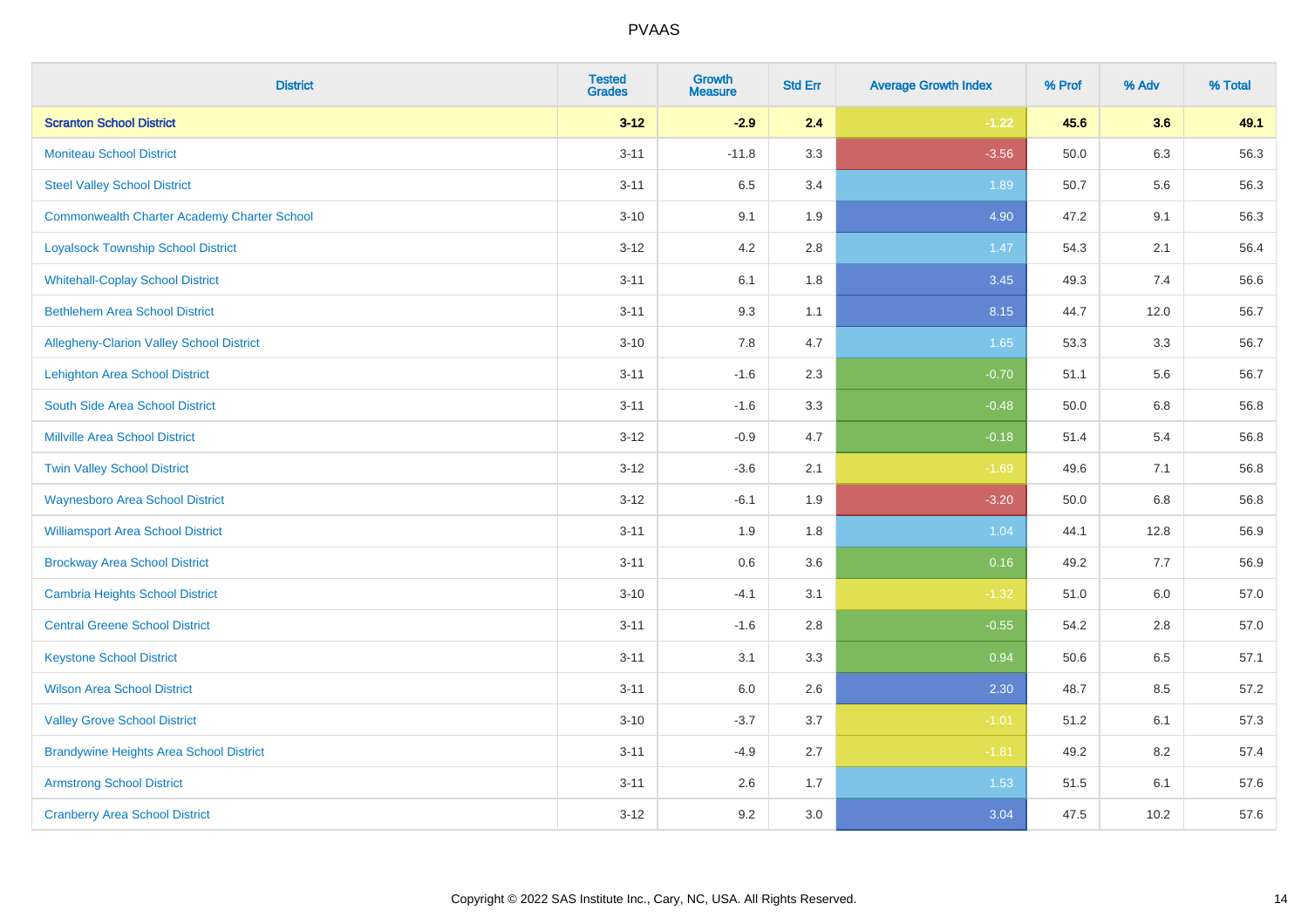| <b>District</b>                                 | <b>Tested</b><br><b>Grades</b> | <b>Growth</b><br><b>Measure</b> | <b>Std Err</b> | <b>Average Growth Index</b> | % Prof | % Adv | % Total |
|-------------------------------------------------|--------------------------------|---------------------------------|----------------|-----------------------------|--------|-------|---------|
| <b>Scranton School District</b>                 | $3 - 12$                       | $-2.9$                          | 2.4            | $-1.22$                     | 45.6   | 3.6   | 49.1    |
| <b>Eastern Lancaster County School District</b> | $3 - 12$                       | 4.5                             | 2.2            | 2.09                        | 46.3   | 11.4  | 57.6    |
| <b>Bald Eagle Area School District</b>          | $3 - 11$                       | $-2.1$                          | 2.7            | $-0.75$                     | 48.4   | 9.4   | 57.7    |
| <b>Susquenita School District</b>               | $3 - 11$                       | $-0.1$                          | 2.8            | $-0.01$                     | 47.7   | 10.1  | 57.8    |
| <b>Brentwood Borough School District</b>        | $3 - 11$                       | $-5.3$                          | 3.0            | $-1.72$                     | 52.0   | 6.1   | 58.2    |
| <b>Dover Area School District</b>               | $3 - 12$                       | 6.0                             | 2.1            | 2.94                        | 52.2   | 6.0   | 58.2    |
| <b>Bellefonte Area School District</b>          | $3 - 11$                       | $-0.4$                          | 2.2            | $-0.17$                     | 47.6   | 10.6  | 58.2    |
| <b>Riverside Beaver County School District</b>  | $3 - 11$                       | $-14.0$                         | 3.0            | $-4.64$                     | 49.4   | 8.8   | 58.2    |
| <b>West York Area School District</b>           | $3 - 12$                       | 3.2                             | 2.3            | 1.38                        | 53.8   | 4.4   | 58.2    |
| <b>Commodore Perry School District</b>          | $3 - 11$                       | 3.2                             | 5.5            | 0.58                        | 58.3   | 0.0   | 58.3    |
| <b>Bedford Area School District</b>             | $3 - 11$                       | 2.5                             | 2.6            | 0.93                        | 48.5   | 10.0  | 58.5    |
| Johnsonburg Area School District                | $3 - 11$                       | $-14.1$                         | 3.9            | $-3.62$                     | 54.0   | 4.6   | 58.6    |
| <b>Shaler Area School District</b>              | $3 - 11$                       | $-0.8$                          | 1.9            | $-0.43$                     | 49.1   | 9.6   | 58.7    |
| <b>Western Wayne School District</b>            | $3 - 11$                       | 5.6                             | 2.9            | 1.93                        | 41.3   | 17.4  | 58.7    |
| <b>Ridgway Area School District</b>             | $3 - 11$                       | $-14.5$                         | 4.1            | $-3.56$                     | 49.0   | 9.8   | 58.8    |
| <b>Centennial School District</b>               | $3 - 10$                       | 7.1                             | 1.7            | 4.29                        | 50.1   | 8.7   | 58.9    |
| Southern Columbia Area School District          | $3 - 11$                       | $-14.6$                         | 3.0            | $-4.92$                     | 55.0   | 4.0   | 59.0    |
| <b>Reynolds School District</b>                 | $3 - 10$                       | 0.5                             | 3.4            | 0.16                        | 52.1   | 7.0   | 59.2    |
| <b>Carbondale Area School District</b>          | $3 - 10$                       | 7.4                             | 3.3            | 2.25                        | 56.6   | 2.6   | 59.2    |
| <b>Gettysburg Area School District</b>          | $3 - 11$                       | $-4.0$                          | 2.1            | $-1.89$                     | 45.3   | 14.0  | 59.3    |
| <b>Millersburg Area School District</b>         | $3 - 11$                       | 6.2                             | 3.8            | 1.63                        | 51.8   | 7.4   | 59.3    |
| <b>Somerset Area School District</b>            | $3 - 11$                       | $-4.4$                          | 2.3            | $-1.93$                     | 44.4   | 14.9  | 59.3    |
| <b>Sayre Area School District</b>               | $3 - 11$                       | 11.2                            | 3.5            | 3.20                        | 52.2   | 7.5   | 59.7    |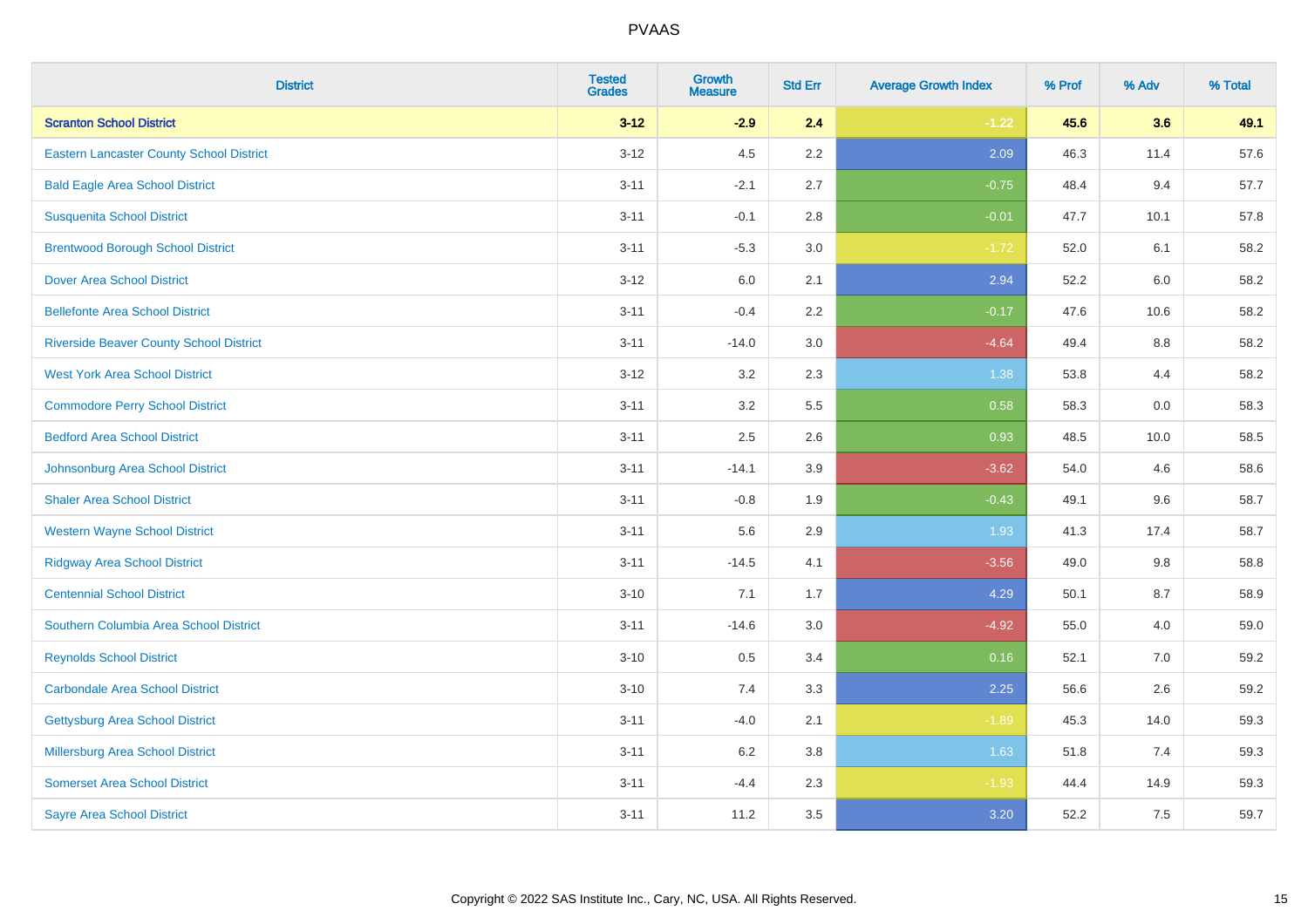| <b>District</b>                               | <b>Tested</b><br><b>Grades</b> | <b>Growth</b><br><b>Measure</b> | <b>Std Err</b> | <b>Average Growth Index</b> | % Prof | % Adv   | % Total |
|-----------------------------------------------|--------------------------------|---------------------------------|----------------|-----------------------------|--------|---------|---------|
| <b>Scranton School District</b>               | $3 - 12$                       | $-2.9$                          | 2.4            | $-1.22$                     | 45.6   | 3.6     | 49.1    |
| <b>Old Forge School District</b>              | $3 - 12$                       | $-5.9$                          | 3.4            | $-1.73$                     | 52.9   | 7.1     | 60.0    |
| <b>Apollo-Ridge School District</b>           | $3-12$                         | $-4.7$                          | 3.7            | $-1.24$                     | 50.0   | 10.0    | 60.0    |
| <b>Central Fulton School District</b>         | $3 - 11$                       | $-0.5$                          | 3.5            | $-0.14$                     | 51.4   | 8.6     | 60.0    |
| <b>Clarion Area School District</b>           | $3 - 11$                       | 10.3                            | 4.1            | 2.51                        | 45.4   | 14.6    | 60.0    |
| <b>Trinity Area School District</b>           | $3 - 11$                       | $-5.4$                          | 2.0            | $-2.71$                     | 48.3   | 11.8    | 60.1    |
| <b>Plum Borough School District</b>           | $3 - 11$                       | $-11.3$                         | 2.2            | $-5.19$                     | 51.1   | $9.0\,$ | 60.1    |
| <b>Wilmington Area School District</b>        | $3 - 11$                       | 7.5                             | 3.0            | 2.48                        | 55.1   | 5.1     | 60.2    |
| <b>Eastern Lebanon County School District</b> | $3 - 11$                       | 8.6                             | 2.2            | 3.84                        | 48.8   | 11.4    | 60.3    |
| <b>Carlisle Area School District</b>          | $3 - 11$                       | $-5.3$                          | 1.9            | $-2.81$                     | 54.0   | 6.3     | 60.3    |
| <b>Fort Cherry School District</b>            | $3 - 10$                       | $-5.9$                          | 3.8            | $-1.56$                     | 55.2   | $5.2\,$ | 60.3    |
| <b>Greenville Area School District</b>        | $3 - 11$                       | 0.7                             | 2.9            | 0.26                        | 53.4   | 6.9     | 60.3    |
| <b>Mohawk Area School District</b>            | $3 - 11$                       | $-7.5$                          | 3.1            | $-2.45$                     | 49.4   | 11.0    | 60.4    |
| <b>Spring Cove School District</b>            | $3 - 11$                       | 3.4                             | 2.5            | 1.33                        | 47.8   | 12.7    | 60.4    |
| <b>Palisades School District</b>              | $3 - 11$                       | $-8.7$                          | 2.8            | $-3.06$                     | 53.8   | 6.7     | 60.5    |
| <b>Punxsutawney Area School District</b>      | $3 - 11$                       | 4.2                             | 2.9            | 1.45                        | 55.0   | 5.5     | 60.6    |
| <b>Octorara Area School District</b>          | $3 - 11$                       | 9.1                             | 2.4            | 3.82                        | 52.1   | 8.5     | 60.6    |
| <b>Central Dauphin School District</b>        | $3 - 11$                       | 4.4                             | 1.3            | 3.32                        | 53.3   | 7.4     | 60.7    |
| <b>Mcguffey School District</b>               | $3 - 11$                       | 2.1                             | 2.6            | 0.81                        | 57.7   | 3.1     | 60.8    |
| <b>Montgomery Area School District</b>        | $3 - 11$                       | 10.7                            | 3.6            | 2.96                        | 48.7   | 12.4    | 61.1    |
| Ambridge Area School District                 | $3 - 12$                       | 9.1                             | 2.6            | 3.46                        | 50.4   | 10.7    | 61.1    |
| <b>Wellsboro Area School District</b>         | $3 - 11$                       | $-12.4$                         | 3.0            | $-4.11$                     | 49.2   | 11.9    | 61.1    |
| <b>Rose Tree Media School District</b>        | $3 - 10$                       | $-25.6$                         | 2.4            | $-10.76$                    | 54.8   | 6.4     | 61.2    |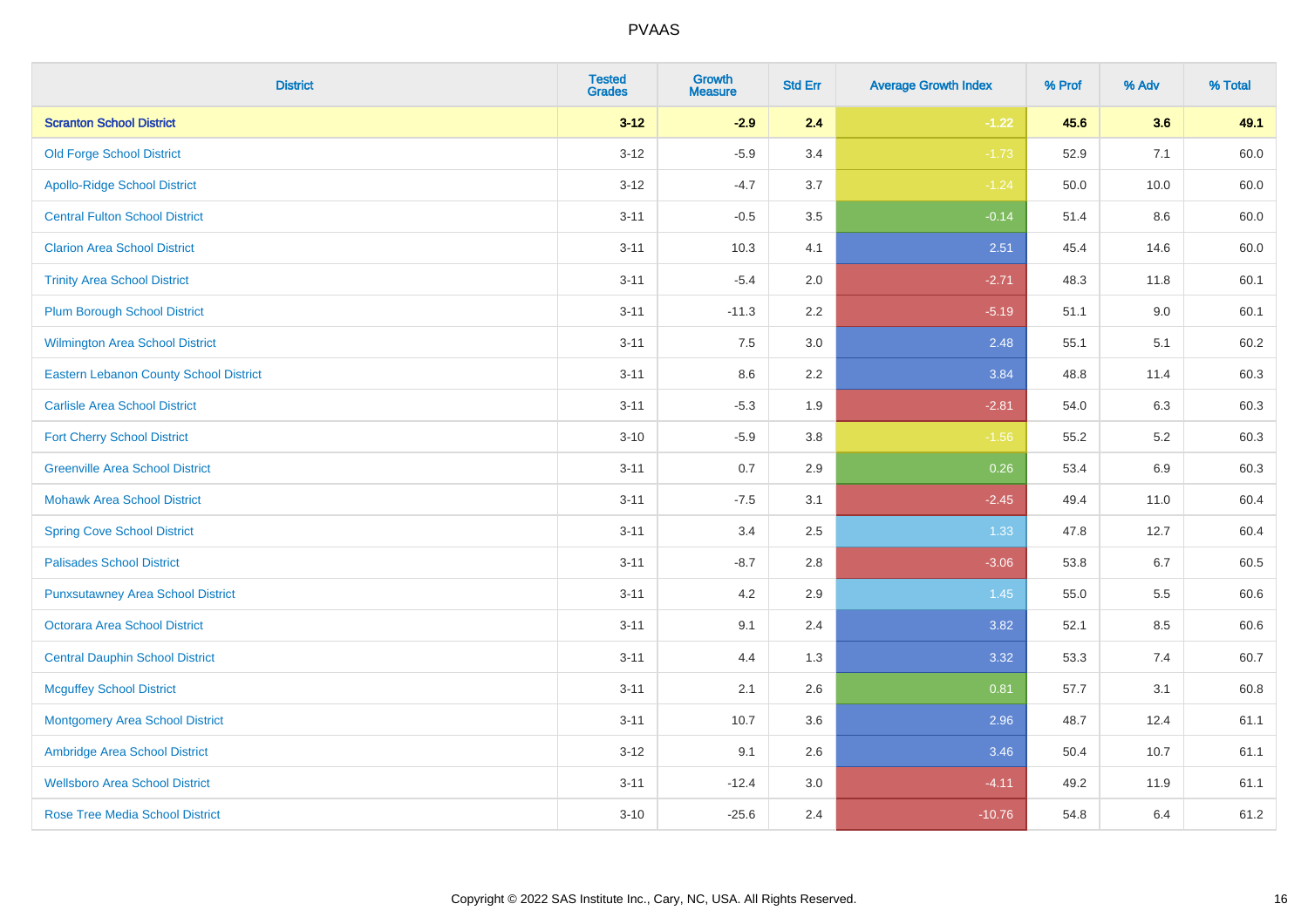| <b>District</b>                                | <b>Tested</b><br><b>Grades</b> | Growth<br><b>Measure</b> | <b>Std Err</b> | <b>Average Growth Index</b> | % Prof | % Adv   | % Total |
|------------------------------------------------|--------------------------------|--------------------------|----------------|-----------------------------|--------|---------|---------|
| <b>Scranton School District</b>                | $3 - 12$                       | $-2.9$                   | 2.4            | $-1.22$                     | 45.6   | 3.6     | 49.1    |
| <b>Elizabethtown Area School District</b>      | $3 - 12$                       | $-0.9$                   | 1.9            | $-0.47$                     | 50.0   | 11.2    | 61.2    |
| <b>Conewago Valley School District</b>         | $3 - 12$                       | $-0.9$                   | 2.0            | $-0.45$                     | 51.7   | 9.6     | 61.3    |
| <b>South Eastern School District</b>           | $3 - 11$                       | 0.9                      | 2.4            | 0.39                        | 54.8   | $6.6\,$ | 61.4    |
| Karns City Area School District                | $3 - 11$                       | $-6.0$                   | 2.9            | $-2.03$                     | 53.1   | 8.3     | 61.5    |
| <b>Union Area School District</b>              | $3 - 11$                       | 1.9                      | 4.3            | 0.44                        | 61.5   | 0.0     | 61.5    |
| <b>Newport School District</b>                 | $3 - 12$                       | 1.4                      | 3.5            | 0.41                        | 51.5   | 10.3    | 61.8    |
| <b>Lower Dauphin School District</b>           | $3 - 11$                       | $0.6\,$                  | 1.9            | 0.33                        | 49.2   | 12.6    | 61.8    |
| <b>Fairfield Area School District</b>          | $3 - 11$                       | $-5.6$                   | 3.4            | $-1.66$                     | 57.9   | 4.0     | 61.8    |
| <b>Everett Area School District</b>            | $3 - 11$                       | 5.0                      | 3.4            | 1.47                        | 60.5   | 1.3     | 61.8    |
| <b>Upper Moreland Township School District</b> | $3 - 11$                       | $-5.0$                   | 2.2            | $-2.31$                     | 57.9   | 4.0     | 61.9    |
| <b>Line Mountain School District</b>           | $3 - 11$                       | 4.1                      | 3.2            | 1.27                        | 52.9   | 9.2     | 62.1    |
| <b>Homer-Center School District</b>            | $3 - 11$                       | 9.7                      | 3.6            | 2.70                        | 45.1   | 17.2    | 62.3    |
| <b>Palmerton Area School District</b>          | $3 - 11$                       | $-1.2$                   | 3.0            | $-0.39$                     | 57.4   | 5.0     | 62.4    |
| <b>Hopewell Area School District</b>           | $3 - 11$                       | 2.6                      | 2.7            | 0.97                        | 58.4   | 4.0     | 62.4    |
| <b>Dallas School District</b>                  | $3 - 11$                       | $-2.5$                   | 2.2            | $-1.12$                     | 54.9   | $7.6\,$ | 62.4    |
| <b>Otto-Eldred School District</b>             | $3 - 11$                       | $-0.7$                   | 4.2            | $-0.15$                     | 56.2   | 6.2     | 62.5    |
| Daniel Boone Area School District              | $3 - 12$                       | 5.7                      | 2.0            | 2.88                        | 51.0   | 11.5    | 62.6    |
| Pen Argyl Area School District                 | $3 - 12$                       | 9.2                      | 2.7            | 3.46                        | 50.0   | 12.6    | 62.6    |
| <b>Windber Area School District</b>            | $3 - 11$                       | $-7.2$                   | 3.2            | $-2.24$                     | 55.4   | 7.2     | 62.6    |
| <b>Pleasant Valley School District</b>         | $3 - 11$                       | 3.1                      | 2.0            | 1.57                        | 57.2   | 5.5     | 62.8    |
| <b>Berlin Brothersvalley School District</b>   | $3 - 11$                       | 4.0                      | 4.2            | 0.96                        | 48.8   | 14.0    | 62.8    |
| Northwestern Lehigh School District            | $3 - 11$                       | 2.2                      | 2.3            | 0.93                        | 53.3   | 9.7     | 63.0    |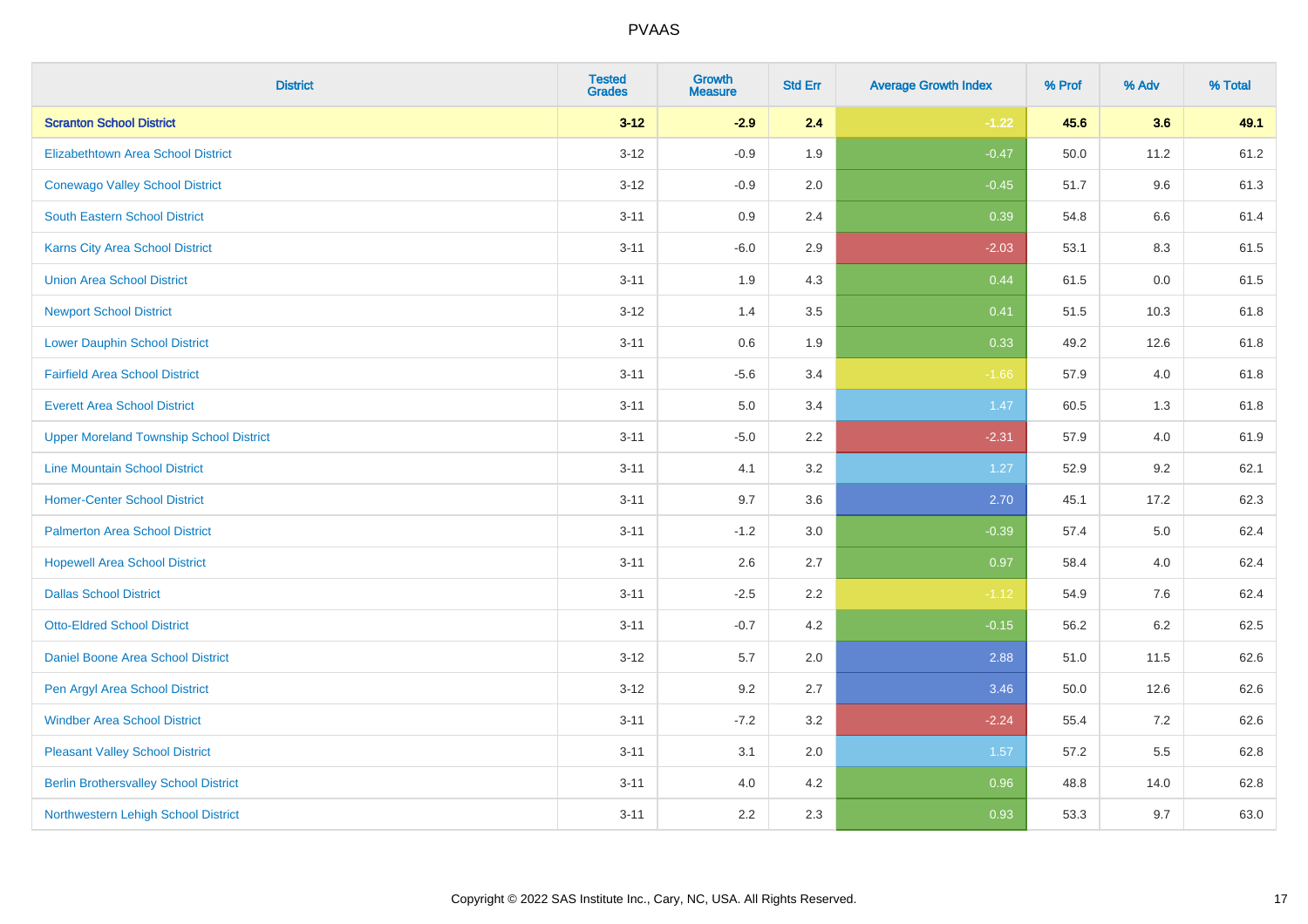| <b>District</b>                               | <b>Tested</b><br><b>Grades</b> | <b>Growth</b><br><b>Measure</b> | <b>Std Err</b> | <b>Average Growth Index</b> | % Prof | % Adv | % Total |
|-----------------------------------------------|--------------------------------|---------------------------------|----------------|-----------------------------|--------|-------|---------|
| <b>Scranton School District</b>               | $3 - 12$                       | $-2.9$                          | 2.4            | $-1.22$                     | 45.6   | 3.6   | 49.1    |
| <b>Western Beaver County School District</b>  | $3 - 11$                       | $-7.8$                          | 4.2            | $-1.87$                     | 56.5   | 6.5   | 63.0    |
| Northampton Area School District              | $3 - 11$                       | 4.0                             | 1.6            | 2.51                        | 52.3   | 10.8  | 63.1    |
| <b>Charleroi School District</b>              | $3 - 11$                       | $-2.6$                          | 3.0            | $-0.86$                     | 55.7   | 7.4   | 63.1    |
| <b>Chartiers Valley School District</b>       | $3 - 11$                       | $-1.7$                          | 2.0            | $-0.81$                     | 54.7   | 8.4   | 63.1    |
| Lake-Lehman School District                   | $3 - 11$                       | 10.8                            | 2.7            | 3.93                        | 55.3   | 7.9   | 63.2    |
| <b>Kennett Consolidated School District</b>   | $3 - 11$                       | 4.8                             | 1.8            | 2.61                        | 52.5   | 10.7  | 63.2    |
| <b>Bermudian Springs School District</b>      | $3 - 11$                       | $-5.5$                          | 2.9            | $-1.94$                     | 56.4   | 6.8   | 63.2    |
| <b>Shippensburg Area School District</b>      | $3 - 11$                       | 9.3                             | 1.9            | 4.84                        | 53.1   | 10.2  | 63.3    |
| <b>Warwick School District</b>                | $3 - 11$                       | 5.2                             | 1.9            | 2.76                        | 46.4   | 17.0  | 63.3    |
| <b>Lakeview School District</b>               | $3 - 11$                       | $-0.9$                          | 3.7            | $-0.24$                     | 60.3   | 3.2   | 63.5    |
| <b>Clarion-Limestone Area School District</b> | $3 - 12$                       | $-2.5$                          | 4.1            | $-0.60$                     | 56.8   | 6.8   | 63.6    |
| Southeastern Greene School District           | $3 - 10$                       | 3.3                             | 4.6            | 0.72                        | 57.6   | 6.1   | 63.6    |
| <b>Bentworth School District</b>              | $3 - 11$                       | 5.7                             | 3.2            | 1.75                        | 44.2   | 19.5  | 63.6    |
| <b>West Shore School District</b>             | $3 - 12$                       | $5.0\,$                         | 1.4            | 3.59                        | 54.2   | 9.4   | 63.6    |
| <b>Avella Area School District</b>            | $3 - 12$                       | $-0.3$                          | 4.7            | $-0.05$                     | 49.3   | 14.5  | 63.8    |
| <b>Upper Adams School District</b>            | $3 - 11$                       | 1.3                             | 2.9            | 0.47                        | 55.2   | 8.6   | 63.8    |
| <b>Coudersport Area School District</b>       | $3 - 11$                       | 7.7                             | 3.7            | 2.06                        | 55.7   | 8.2   | 63.9    |
| <b>Southmoreland School District</b>          | $3 - 11$                       | $-8.3$                          | 3.6            | $-2.32$                     | 56.8   | 7.2   | 64.0    |
| <b>Harbor Creek School District</b>           | $3 - 11$                       | $-7.1$                          | 2.7            | $-2.67$                     | 48.8   | 15.2  | 64.0    |
| <b>Mercer Area School District</b>            | $3 - 11$                       | $-0.2$                          | 3.3            | $-0.06$                     | 56.0   | 8.0   | 64.0    |
| <b>Ephrata Area School District</b>           | $3 - 11$                       | 5.6                             | 1.8            | 3.12                        | 54.7   | 9.5   | 64.2    |
| <b>Chartiers-Houston School District</b>      | $3 - 10$                       | $-8.6$                          | 3.5            | $-2.41$                     | 59.7   | 4.5   | 64.2    |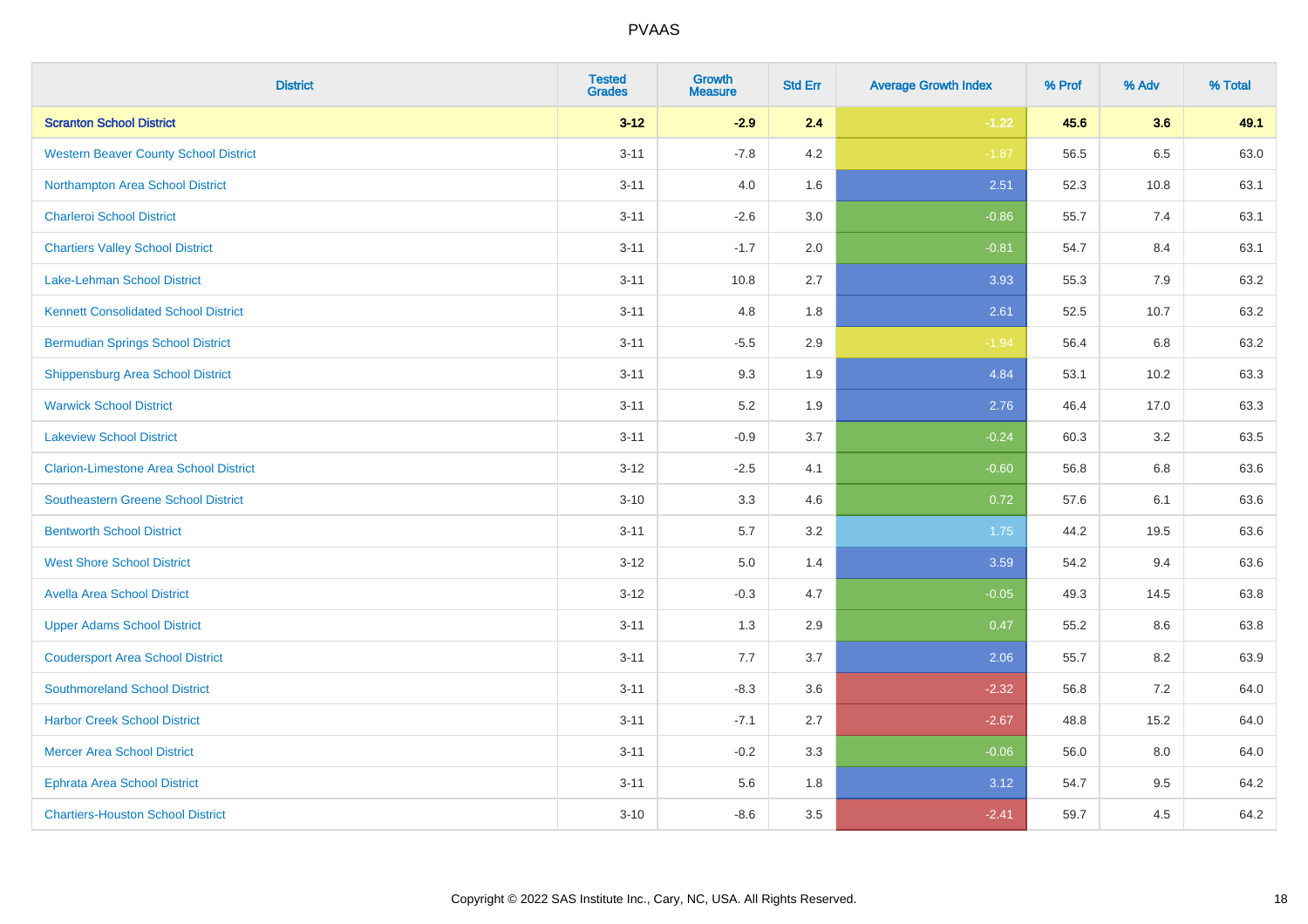| <b>District</b>                             | <b>Tested</b><br><b>Grades</b> | <b>Growth</b><br><b>Measure</b> | <b>Std Err</b> | <b>Average Growth Index</b> | % Prof | % Adv   | % Total |
|---------------------------------------------|--------------------------------|---------------------------------|----------------|-----------------------------|--------|---------|---------|
| <b>Scranton School District</b>             | $3 - 12$                       | $-2.9$                          | 2.4            | $-1.22$                     | 45.6   | 3.6     | 49.1    |
| <b>Dubois Area School District</b>          | $3 - 11$                       | $-6.2$                          | 2.0            | $-3.07$                     | 50.9   | 13.4    | 64.3    |
| <b>Belmont Charter School</b>               | $3 - 10$                       | 16.0                            | 6.5            | 2.45                        | 64.3   | 0.0     | 64.3    |
| <b>Avonworth School District</b>            | $3 - 10$                       | $-12.6$                         | 3.1            | $-4.01$                     | 59.8   | 4.6     | 64.4    |
| <b>Penn Manor School District</b>           | $3 - 11$                       | $-0.4$                          | 1.6            | $-0.25$                     | 51.9   | 12.6    | 64.5    |
| <b>Albert Gallatin Area School District</b> | $3 - 11$                       | $-0.8$                          | 2.4            | $-0.32$                     | 54.5   | 10.0    | 64.6    |
| Shenango Area School District               | $3 - 11$                       | $-2.6$                          | 3.3            | $-0.79$                     | 50.6   | 13.9    | 64.6    |
| <b>Wyoming Area School District</b>         | $3 - 10$                       | $-1.3$                          | 2.6            | $-0.50$                     | 53.8   | 10.8    | 64.6    |
| <b>Blackhawk School District</b>            | $3 - 11$                       | 4.7                             | 2.3            | 2.01                        | 55.8   | 8.8     | 64.6    |
| <b>Montoursville Area School District</b>   | $3 - 12$                       | 10.8                            | 2.5            | 4.24                        | 44.6   | 20.1    | 64.8    |
| <b>Manheim Central School District</b>      | $3 - 11$                       | 2.1                             | 2.1            | 1.01                        | 53.2   | 11.6    | 64.8    |
| Lampeter-Strasburg School District          | $3 - 12$                       | $-8.6$                          | 2.0            | $-4.33$                     | 55.1   | $9.8\,$ | 64.8    |
| <b>Cocalico School District</b>             | $3 - 11$                       | 10.6                            | 2.0            | 5.18                        | 50.8   | 14.1    | 64.8    |
| 21st Century Cyber Charter School           | $6 - 12$                       | 5.7                             | 2.3            | 2.50                        | 56.7   | 8.3     | 65.0    |
| Penns Valley Area School District           | $3 - 12$                       | 14.0                            | 2.9            | 4.80                        | 41.9   | 23.1    | 65.0    |
| <b>West Perry School District</b>           | $3 - 11$                       | 12.5                            | 2.5            | 4.99                        | 56.6   | 8.4     | 65.0    |
| <b>Fleetwood Area School District</b>       | $3 - 10$                       | 12.2                            | 2.2            | 5.68                        | 53.5   | 11.6    | 65.2    |
| <b>Bellwood-Antis School District</b>       | $3 - 10$                       | $-1.2$                          | 3.2            | $-0.39$                     | 55.1   | 10.1    | 65.2    |
| Saint Marys Area School District            | $3 - 11$                       | 7.8                             | 2.6            | 3.04                        | 57.0   | 8.2     | 65.2    |
| <b>Schuylkill Valley School District</b>    | $3 - 11$                       | 1.4                             | 2.5            | 0.56                        | 55.1   | 10.2    | 65.3    |
| <b>Allegheny Valley School District</b>     | $3 - 11$                       | 8.5                             | 3.9            | 2.17                        | 53.1   | 12.2    | 65.3    |
| <b>Wayne Highlands School District</b>      | $3 - 11$                       | 7.8                             | 2.4            | 3.23                        | 52.3   | 13.1    | 65.4    |
| <b>Keystone Oaks School District</b>        | $3 - 11$                       | 5.5                             | 2.6            | 2.07                        | 53.2   | 12.1    | 65.4    |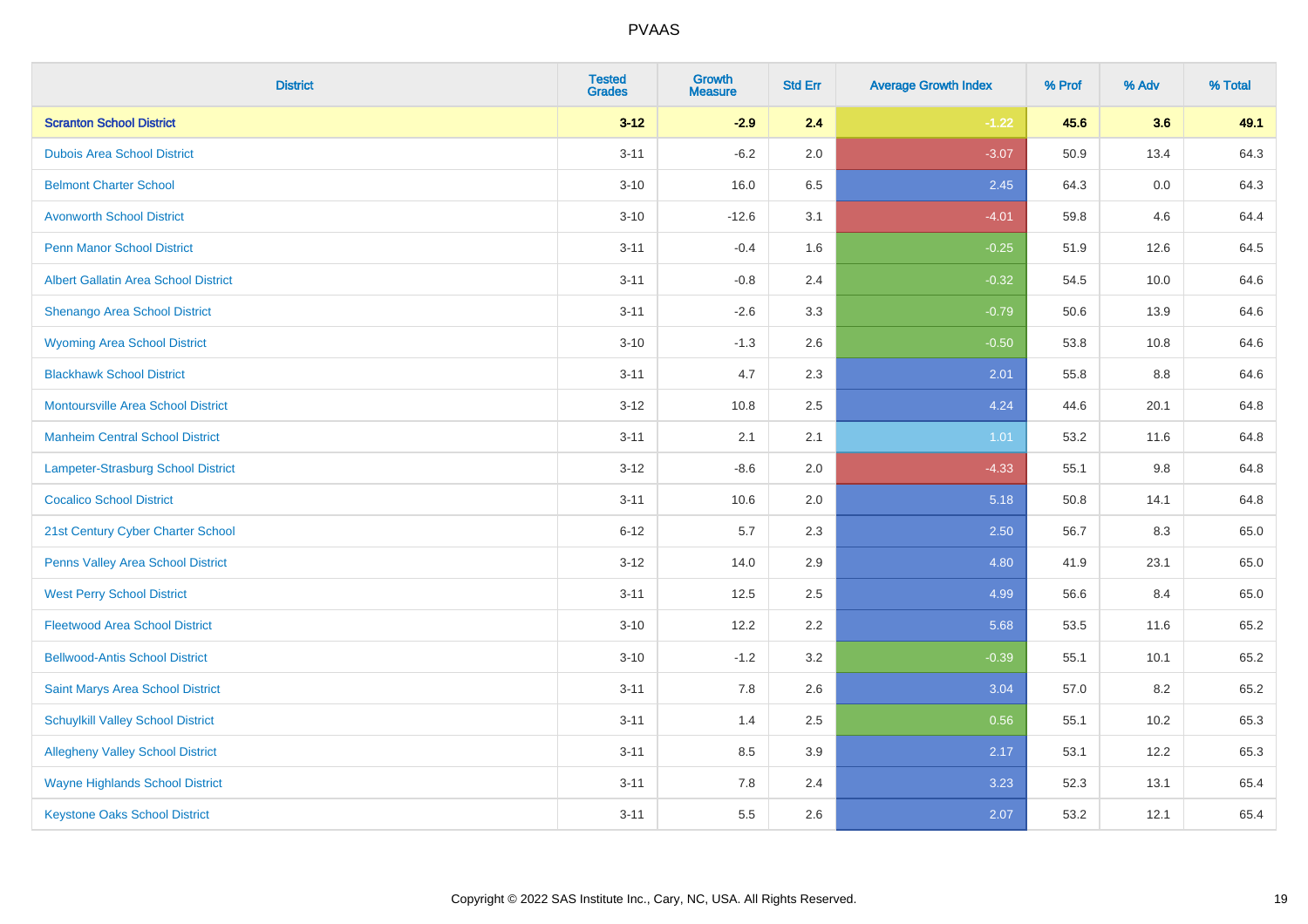| <b>District</b>                             | <b>Tested</b><br><b>Grades</b> | <b>Growth</b><br><b>Measure</b> | <b>Std Err</b> | <b>Average Growth Index</b> | % Prof | % Adv | % Total |
|---------------------------------------------|--------------------------------|---------------------------------|----------------|-----------------------------|--------|-------|---------|
| <b>Scranton School District</b>             | $3 - 12$                       | $-2.9$                          | 2.4            | $-1.22$                     | 45.6   | 3.6   | 49.1    |
| <b>Littlestown Area School District</b>     | $3 - 11$                       | 11.4                            | $2.5\,$        | 4.62                        | 55.2   | 10.4  | 65.6    |
| <b>Slippery Rock Area School District</b>   | $3 - 11$                       | $-6.3$                          | 2.5            | $-2.51$                     | 56.2   | 9.5   | 65.7    |
| <b>Central Valley School District</b>       | $3 - 10$                       | 4.8                             | 2.4            | 1.98                        | 56.9   | 9.0   | 65.9    |
| <b>Gateway School District</b>              | $3 - 11$                       | 0.8                             | 2.2            | 0.38                        | 52.1   | 13.8  | 65.9    |
| <b>Central Cambria School District</b>      | $3 - 11$                       | $3.0\,$                         | 2.5            | 1.17                        | 56.2   | 9.7   | 66.0    |
| Indiana Area School District                | $3 - 11$                       | $-5.3$                          | 2.3            | $-2.28$                     | 47.6   | 18.4  | 66.1    |
| <b>Wyalusing Area School District</b>       | $3 - 12$                       | 8.8                             | 3.3            | 2.68                        | 54.6   | 11.7  | 66.2    |
| <b>Springfield Township School District</b> | $3 - 11$                       | $-18.9$                         | 3.2            | $-5.88$                     | 62.6   | 3.6   | 66.3    |
| <b>Boyertown Area School District</b>       | $3 - 11$                       | $-4.7$                          | 1.5            | $-3.17$                     | 55.2   | 11.3  | 66.5    |
| <b>Quakertown Community School District</b> | $3 - 12$                       | $-4.4$                          | 1.6            | $-2.70$                     | 56.5   | 10.0  | 66.6    |
| <b>New Brighton Area School District</b>    | $3 - 11$                       | 4.6                             | 3.1            | 1.47                        | 60.9   | 5.8   | 66.7    |
| <b>Oswayo Valley School District</b>        | $3 - 12$                       | 8.5                             | $5.0\,$        | 1.68                        | 50.0   | 16.7  | 66.7    |
| <b>Hanover Public School District</b>       | $3 - 11$                       | 5.2                             | 2.8            | 1.83                        | 52.2   | 14.4  | 66.7    |
| Pennsylvania Leadership Charter School      | $3 - 11$                       | 4.6                             | 2.2            | 2.13                        | 55.4   | 11.2  | 66.7    |
| <b>Belle Vernon Area School District</b>    | $3 - 11$                       | 6.5                             | 2.6            | 2.44                        | 55.6   | 11.1  | 66.7    |
| <b>Hermitage School District</b>            | $3 - 12$                       | 3.8                             | 2.4            | 1.60                        | 57.5   | 9.3   | 66.8    |
| Selinsgrove Area School District            | $3 - 12$                       | 8.3                             | 2.3            | 3.54                        | 56.8   | 10.0  | 66.8    |
| <b>United School District</b>               | $3 - 11$                       | 2.1                             | 3.4            | 0.63                        | 60.3   | 6.6   | 66.9    |
| <b>Central York School District</b>         | $3 - 12$                       | 12.3                            | 1.7            | 7.20                        | 55.5   | 11.5  | 67.0    |
| <b>Baldwin-Whitehall School District</b>    | $3 - 11$                       | 1.8                             | 1.9            | 0.94                        | 58.6   | 8.6   | 67.1    |
| <b>Wilson School District</b>               | $3 - 12$                       | 8.8                             | 1.5            | 5.96                        | 52.6   | 14.6  | 67.2    |
| <b>Perkiomen Valley School District</b>     | $3 - 11$                       | $-3.5$                          | 1.6            | $-2.18$                     | 53.8   | 13.4  | 67.2    |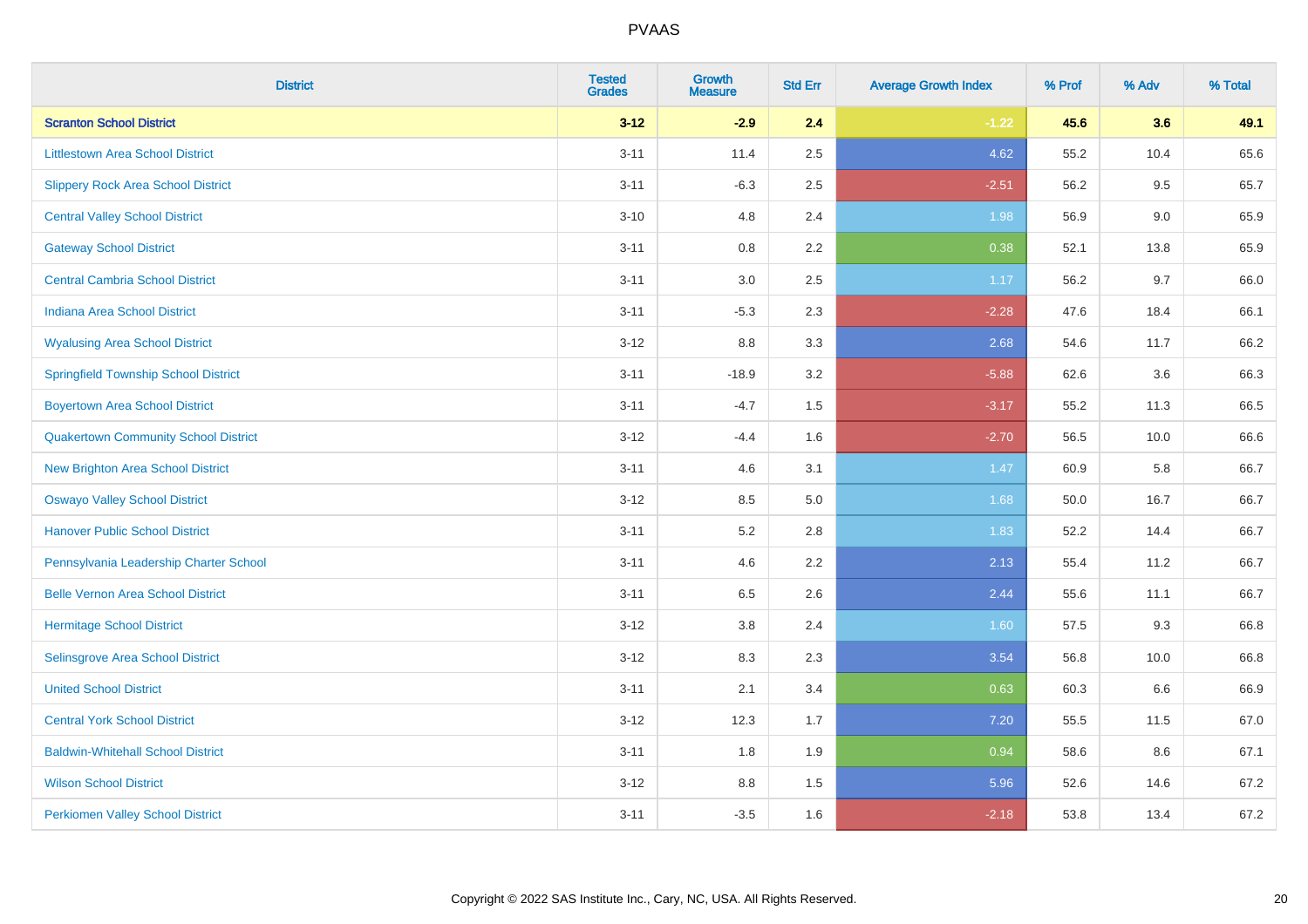| <b>District</b>                                 | <b>Tested</b><br><b>Grades</b> | <b>Growth</b><br><b>Measure</b> | <b>Std Err</b> | <b>Average Growth Index</b> | % Prof | % Adv | % Total |
|-------------------------------------------------|--------------------------------|---------------------------------|----------------|-----------------------------|--------|-------|---------|
| <b>Scranton School District</b>                 | $3 - 12$                       | $-2.9$                          | 2.4            | $-1.22$                     | 45.6   | 3.6   | 49.1    |
| <b>General Mclane School District</b>           | $3 - 11$                       | 3.1                             | 2.9            | 1.07                        | 62.3   | 4.9   | 67.2    |
| <b>South Park School District</b>               | $3 - 11$                       | $-11.3$                         | 2.7            | $-4.23$                     | 53.5   | 13.7  | 67.3    |
| <b>East Penn School District</b>                | $3 - 11$                       | 4.1                             | 1.3            | 3.27                        | 55.8   | 11.5  | 67.3    |
| Leechburg Area School District                  | $3 - 11$                       | 4.4                             | 4.0            | 1.09                        | 47.8   | 19.6  | 67.4    |
| Pennsylvania Virtual Charter School             | $3 - 11$                       | 11.8                            | 3.5            | 3.37                        | 56.5   | 11.1  | 67.6    |
| <b>Westinghouse Arts Academy Charter School</b> | $9 - 10$                       | $-0.7$                          | 3.6            | $-0.19$                     | 59.2   | 8.4   | 67.6    |
| Northeastern York School District               | $3 - 11$                       | 5.9                             | 2.0            | 3.03                        | 51.1   | 16.6  | 67.6    |
| <b>Bloomsburg Area School District</b>          | $3 - 10$                       | 0.7                             | 3.0            | 0.23                        | 55.9   | 11.8  | 67.6    |
| <b>Abington School District</b>                 | $3 - 10$                       | $-11.5$                         | 1.9            | $-6.00$                     | 56.2   | 11.6  | 67.8    |
| <b>Kiski Area School District</b>               | $3 - 11$                       | $-3.7$                          | 2.0            | $-1.86$                     | 57.4   | 10.4  | 67.8    |
| <b>Neshannock Township School District</b>      | $3 - 10$                       | $-9.7$                          | 2.9            | $-3.34$                     | 62.4   | 5.6   | 67.9    |
| <b>Hempfield School District</b>                | $3 - 11$                       | 0.1                             | 1.4            | 0.08                        | 58.2   | 9.9   | 68.2    |
| <b>Neshaminy School District</b>                | $3 - 11$                       | 4.0                             | 1.3            | 3.02                        | 58.7   | 9.5   | 68.2    |
| <b>Ellwood City Area School District</b>        | $3 - 11$                       | $-4.2$                          | 3.2            | $-1.29$                     | 54.1   | 14.1  | 68.2    |
| <b>Uniontown Area School District</b>           | $3 - 11$                       | 6.0                             | 3.2            | 1.87                        | 62.4   | 5.9   | 68.2    |
| <b>South Western School District</b>            | $3 - 12$                       | 3.9                             | 1.9            | 2.08                        | 60.2   | 8.1   | 68.3    |
| Renaissance Academy Charter School              | $3 - 11$                       | 8.3                             | 3.3            | 2.54                        | 45.6   | 22.8  | 68.4    |
| <b>Valley View School District</b>              | $3 - 11$                       | 18.1                            | 2.4            | 7.42                        | 53.7   | 14.7  | 68.4    |
| <b>Quaker Valley School District</b>            | $3 - 11$                       | $-2.8$                          | 2.6            | $-1.08$                     | 55.2   | 13.2  | 68.4    |
| North Pocono School District                    | $3 - 11$                       | $-2.3$                          | 3.4            | $-0.68$                     | 52.0   | 16.4  | 68.5    |
| <b>Central Columbia School District</b>         | $3 - 12$                       | $-4.8$                          | 2.6            | $-1.86$                     | 53.7   | 14.8  | 68.5    |
| <b>Seneca Valley School District</b>            | $3 - 11$                       | $-1.4$                          | 1.4            | $-0.99$                     | 57.2   | 11.4  | 68.6    |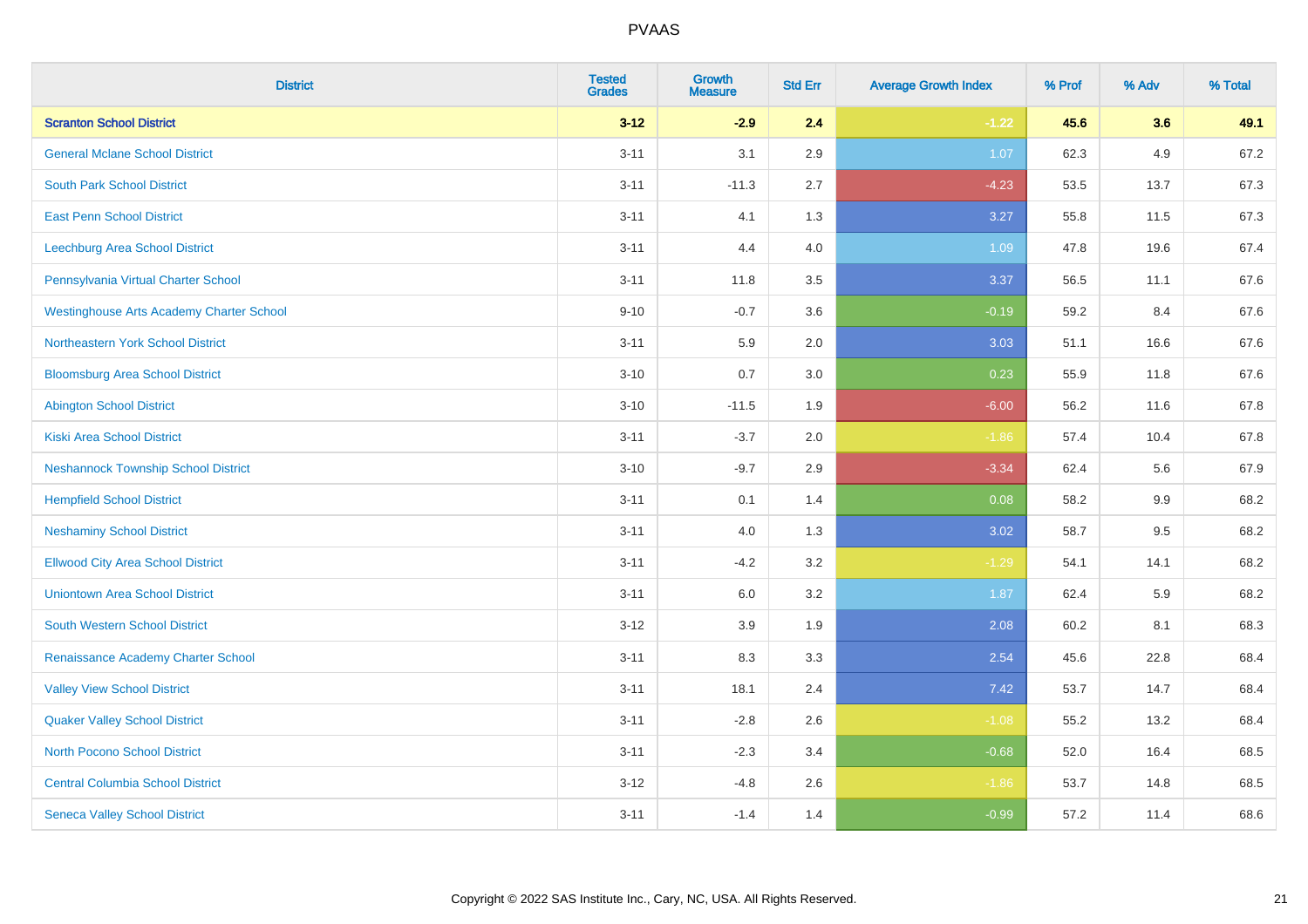| <b>District</b>                           | <b>Tested</b><br><b>Grades</b> | <b>Growth</b><br><b>Measure</b> | <b>Std Err</b> | <b>Average Growth Index</b> | % Prof | % Adv | % Total |
|-------------------------------------------|--------------------------------|---------------------------------|----------------|-----------------------------|--------|-------|---------|
| <b>Scranton School District</b>           | $3 - 12$                       | $-2.9$                          | 2.4            | $-1.22$                     | 45.6   | 3.6   | 49.1    |
| <b>Manheim Township School District</b>   | $3 - 12$                       | $-0.9$                          | 1.6            | $-0.58$                     | 53.2   | 15.5  | 68.7    |
| <b>Sharpsville Area School District</b>   | $3 - 11$                       | $-1.4$                          | 3.5            | $-0.40$                     | 55.2   | 13.4  | 68.7    |
| <b>Kutztown Area School District</b>      | $3 - 12$                       | $-0.2$                          | 3.2            | $-0.05$                     | 55.4   | 13.3  | 68.7    |
| Northern York County School District      | $3 - 11$                       | 15.6                            | 2.0            | 7.98                        | 57.4   | 11.5  | 68.8    |
| <b>Eastern York School District</b>       | $3 - 11$                       | 9.6                             | 2.6            | 3.71                        | 56.3   | 12.6  | 68.9    |
| <b>School Lane Charter School</b>         | $3 - 11$                       | 12.4                            | 3.6            | 3.43                        | 59.1   | 9.8   | 68.9    |
| <b>Owen J Roberts School District</b>     | $3 - 11$                       | $-12.3$                         | 1.6            | $-7.61$                     | 57.0   | 11.9  | 69.0    |
| <b>Saucon Valley School District</b>      | $3 - 11$                       | 14.7                            | 2.5            | 5.98                        | 48.7   | 20.2  | 69.0    |
| <b>Nazareth Area School District</b>      | $3 - 11$                       | $-4.7$                          | 1.7            | $-2.82$                     | 59.2   | 9.9   | 69.0    |
| <b>Sullivan County School District</b>    | $3 - 10$                       | $-4.0$                          | 4.4            | $-0.90$                     | 66.7   | 2.6   | 69.2    |
| Penn Cambria School District              | $3 - 11$                       | $-0.0$                          | 2.7            | $-0.01$                     | 61.5   | 7.7   | 69.2    |
| East Pennsboro Area School District       | $3 - 11$                       | $-4.2$                          | 2.5            | $-1.71$                     | 60.8   | 8.5   | 69.3    |
| <b>Hollidaysburg Area School District</b> | $3 - 11$                       | 6.0                             | 2.1            | 2.88                        | 57.1   | 12.3  | 69.4    |
| <b>Ligonier Valley School District</b>    | $3 - 11$                       | 4.2                             | 3.1            | 1.34                        | 59.1   | 10.3  | 69.5    |
| <b>Greater Latrobe School District</b>    | $3 - 11$                       | 0.6                             | 1.9            | 0.31                        | 55.5   | 14.1  | 69.5    |
| <b>Girard School District</b>             | $3 - 11$                       | $-0.6$                          | 2.7            | $-0.22$                     | 53.9   | 15.6  | 69.6    |
| <b>Fort Leboeuf School District</b>       | $3 - 11$                       | 11.7                            | 2.5            | 4.73                        | 48.5   | 21.1  | 69.6    |
| South Butler County School District       | $3 - 10$                       | 3.9                             | 2.5            | 1.54                        | 53.1   | 16.6  | 69.7    |
| <b>Donegal School District</b>            | $3 - 12$                       | 3.1                             | 2.4            | 1.29                        | 60.6   | 9.1   | 69.7    |
| <b>Millcreek Township School District</b> | $3 - 11$                       | 3.1                             | 1.5            | 2.06                        | 55.6   | 14.2  | 69.7    |
| <b>Northgate School District</b>          | $3 - 11$                       | 6.3                             | 3.6            | 1.73                        | 53.3   | 16.7  | 70.0    |
| <b>Spring Grove Area School District</b>  | $3 - 11$                       | 5.6                             | 2.1            | 2.68                        | 55.1   | 15.0  | 70.1    |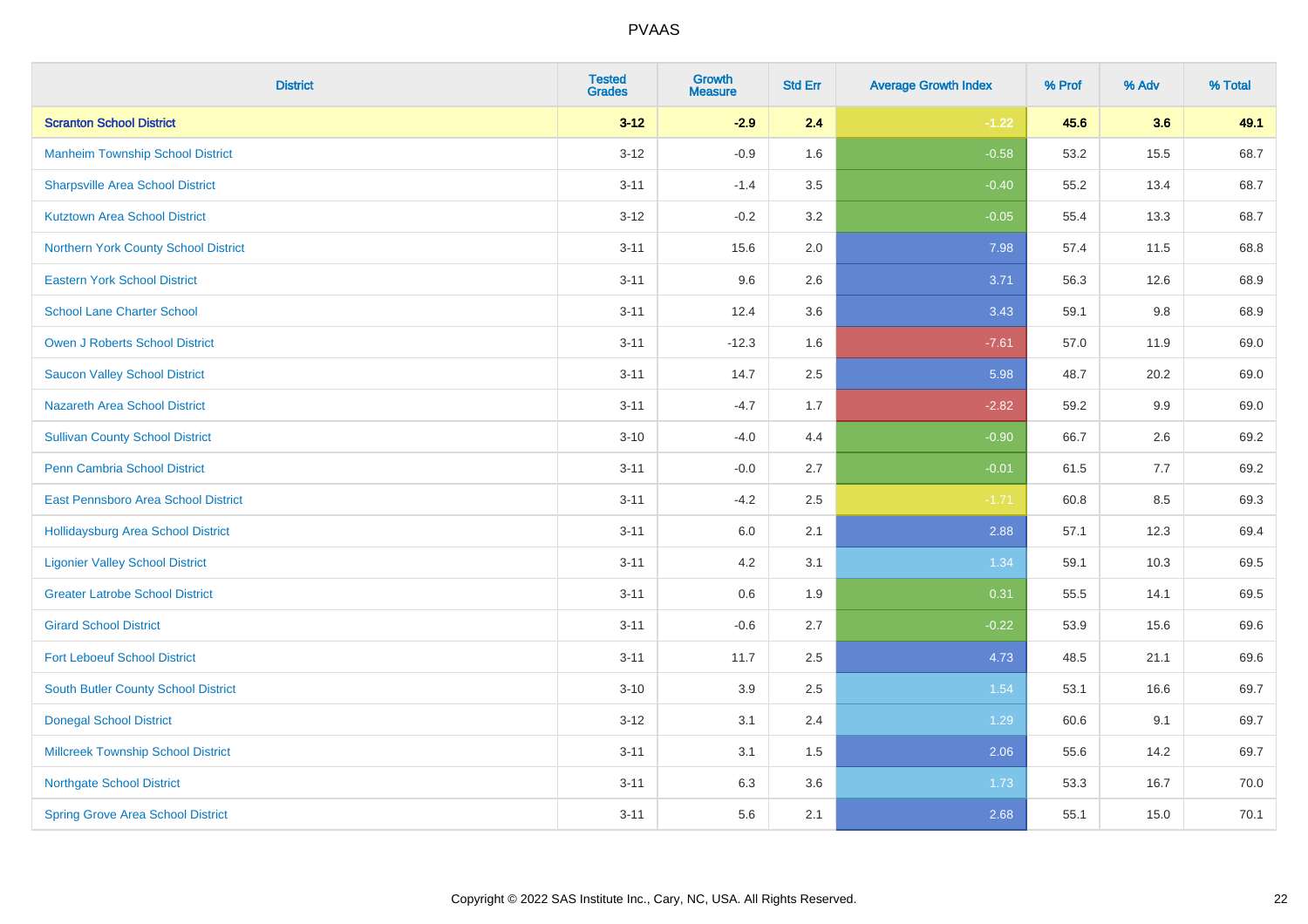| <b>District</b>                                | <b>Tested</b><br><b>Grades</b> | <b>Growth</b><br><b>Measure</b> | <b>Std Err</b> | <b>Average Growth Index</b> | % Prof | % Adv | % Total |
|------------------------------------------------|--------------------------------|---------------------------------|----------------|-----------------------------|--------|-------|---------|
| <b>Scranton School District</b>                | $3 - 12$                       | $-2.9$                          | 2.4            | $-1.22$                     | 45.6   | 3.6   | 49.1    |
| <b>Marple Newtown School District</b>          | $3 - 11$                       | 2.0                             | 2.4            | 0.81                        | 57.6   | 12.8  | 70.4    |
| <b>Phoenixville Area School District</b>       | $3 - 11$                       | $-1.7$                          | 2.1            | $-0.83$                     | 59.9   | 10.6  | 70.5    |
| <b>Brookville Area School District</b>         | $3 - 11$                       | 6.9                             | 3.0            | 2.30                        | 55.2   | 15.6  | 70.8    |
| <b>Upper Perkiomen School District</b>         | $3 - 11$                       | 22.1                            | 2.1            | 10.74                       | 57.7   | 13.2  | 70.9    |
| Mechanicsburg Area School District             | $3 - 11$                       | 5.9                             | 1.8            | 3.29                        | 57.2   | 13.7  | 70.9    |
| <b>Camp Hill School District</b>               | $3 - 12$                       | 2.3                             | 3.0            | 0.78                        | 53.6   | 17.5  | 71.1    |
| <b>Halifax Area School District</b>            | $3 - 11$                       | 4.7                             | 3.9            | 1.22                        | 61.5   | 9.6   | 71.2    |
| <b>Delaware Valley School District</b>         | $3 - 11$                       | 12.6                            | 1.8            | 6.93                        | 55.2   | 16.2  | 71.4    |
| <b>Conemaugh Township Area School District</b> | $3 - 12$                       | $-3.7$                          | 3.4            | $-1.09$                     | 53.8   | 17.6  | 71.4    |
| <b>Midd-West School District</b>               | $3 - 11$                       | 10.3                            | 2.7            | 3.80                        | 58.0   | 13.4  | 71.4    |
| Northern Bedford County School District        | $3 - 11$                       | 16.5                            | 3.6            | 4.58                        | 51.7   | 20.0  | 71.7    |
| Palmyra Area School District                   | $3 - 11$                       | 5.6                             | 1.9            | 2.96                        | 56.4   | 15.6  | 72.0    |
| <b>Greencastle-Antrim School District</b>      | $3 - 11$                       | $-3.0$                          | 2.2            | $-1.36$                     | 62.4   | 9.9   | 72.3    |
| <b>Burrell School District</b>                 | $3 - 11$                       | 4.5                             | 3.1            | 1.48                        | 58.5   | 13.8  | 72.3    |
| <b>Laurel School District</b>                  | $3 - 11$                       | 1.8                             | 3.1            | 0.59                        | 70.1   | 2.3   | 72.4    |
| <b>Derry Area School District</b>              | $3 - 11$                       | 13.2                            | 2.8            | 4.69                        | 60.0   | 12.5  | 72.5    |
| <b>North Penn School District</b>              | $3 - 11$                       | 9.1                             | 1.1            | 8.36                        | 55.8   | 17.0  | 72.8    |
| Southern York County School District           | $3 - 11$                       | 14.2                            | 2.1            | 6.91                        | 55.1   | 18.1  | 73.1    |
| <b>North Hills School District</b>             | $3 - 11$                       | $-1.8$                          | 1.8            | $-0.96$                     | 59.1   | 14.1  | 73.2    |
| <b>Wyomissing Area School District</b>         | $3 - 12$                       | 0.8                             | 2.6            | 0.33                        | 55.7   | 17.6  | 73.3    |
| <b>Hempfield Area School District</b>          | $3 - 12$                       | 4.6                             | 1.6            | 2.86                        | 53.5   | 20.1  | 73.6    |
| <b>Riverview School District</b>               | $3 - 11$                       | $-4.6$                          | 3.8            | $-1.20$                     | 57.9   | 15.8  | 73.7    |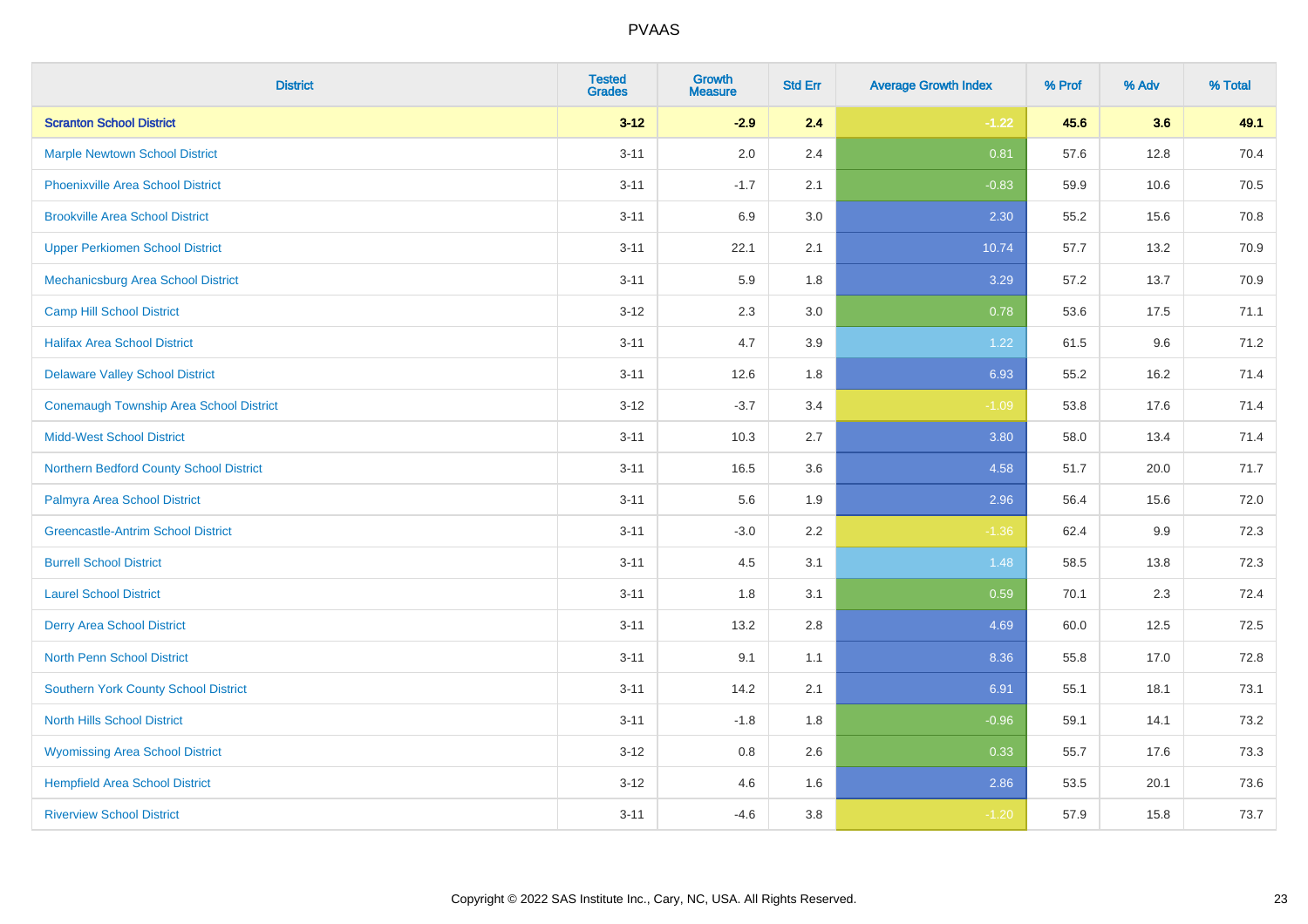| <b>District</b>                                    | <b>Tested</b><br><b>Grades</b> | <b>Growth</b><br><b>Measure</b> | <b>Std Err</b> | <b>Average Growth Index</b> | % Prof | % Adv | % Total |
|----------------------------------------------------|--------------------------------|---------------------------------|----------------|-----------------------------|--------|-------|---------|
| <b>Scranton School District</b>                    | $3 - 12$                       | $-2.9$                          | 2.4            | $-1.22$                     | 45.6   | 3.6   | 49.1    |
| <b>Conestoga Valley School District</b>            | $3 - 11$                       | 8.7                             | 1.8            | 4.69                        | 60.3   | 13.5  | 73.8    |
| <b>Dallastown Area School District</b>             | $3 - 11$                       | 13.5                            | 1.5            | 8.84                        | 56.0   | 17.9  | 73.8    |
| <b>Beaver Area School District</b>                 | $3 - 10$                       | 4.7                             | 2.4            | 1.94                        | 57.4   | 16.8  | 74.2    |
| <b>Lincoln Park Performing Arts Charter School</b> | $7 - 11$                       | 3.6                             | 2.5            | 1.42                        | 59.6   | 14.7  | 74.3    |
| <b>Crestwood School District</b>                   | $3 - 11$                       | $-0.4$                          | 2.4            | $-0.17$                     | 57.4   | 17.0  | 74.4    |
| <b>Abington Heights School District</b>            | $3 - 11$                       | 13.5                            | 2.2            | 6.27                        | 58.3   | 16.2  | 74.5    |
| <b>Canon-Mcmillan School District</b>              | $3 - 11$                       | $-0.8$                          | 1.6            | $-0.50$                     | 58.7   | 15.9  | 74.6    |
| <b>Fairview School District</b>                    | $3 - 11$                       | 3.4                             | 2.6            | 1.32                        | 57.2   | 17.6  | 74.8    |
| <b>Avon Grove School District</b>                  | $3 - 10$                       | 10.0                            | 1.6            | 6.26                        | 56.3   | 18.6  | 74.9    |
| <b>Greenwood School District</b>                   | $3 - 11$                       | 15.9                            | 3.9            | 4.11                        | 50.0   | 25.0  | 75.0    |
| <b>Freeport Area School District</b>               | $3 - 10$                       | 9.7                             | 2.5            | 3.91                        | 57.5   | 17.8  | 75.3    |
| <b>Avon Grove Charter School</b>                   | $3 - 11$                       | 9.0                             | 2.9            | 3.13                        | 58.8   | 16.7  | 75.5    |
| <b>Lewisburg Area School District</b>              | $3 - 11$                       | $-2.7$                          | 2.6            | $-1.03$                     | 57.0   | 18.5  | 75.6    |
| <b>Danville Area School District</b>               | $3 - 11$                       | 0.4                             | 2.6            | 0.15                        | 57.4   | 18.4  | 75.7    |
| <b>Mars Area School District</b>                   | $3 - 10$                       | 5.7                             | 2.1            | 2.75                        | 57.9   | 18.2  | 76.1    |
| West Jefferson Hills School District               | $3 - 11$                       | 1.8                             | 2.1            | 0.88                        | 55.7   | 20.8  | 76.4    |
| <b>Montour School District</b>                     | $3 - 11$                       | $-1.8$                          | 2.1            | $-0.88$                     | 61.4   | 15.1  | 76.5    |
| <b>Souderton Area School District</b>              | $3 - 11$                       | 12.4                            | 1.5            | 8.28                        | 61.7   | 15.2  | 76.9    |
| <b>North East School District</b>                  | $3 - 11$                       | $-9.3$                          | 3.1            | $-3.02$                     | 62.6   | 14.4  | 77.0    |
| <b>Tyrone Area School District</b>                 | $3-12$                         | 19.7                            | 2.5            | 7.87                        | 60.4   | 16.7  | 77.1    |
| <b>Moon Area School District</b>                   | $3 - 11$                       | 8.2                             | 1.9            | 4.25                        | 58.7   | 18.5  | 77.2    |
| <b>Spring-Ford Area School District</b>            | $3 - 11$                       | 6.0                             | 1.3            | 4.46                        | 60.8   | 16.5  | 77.4    |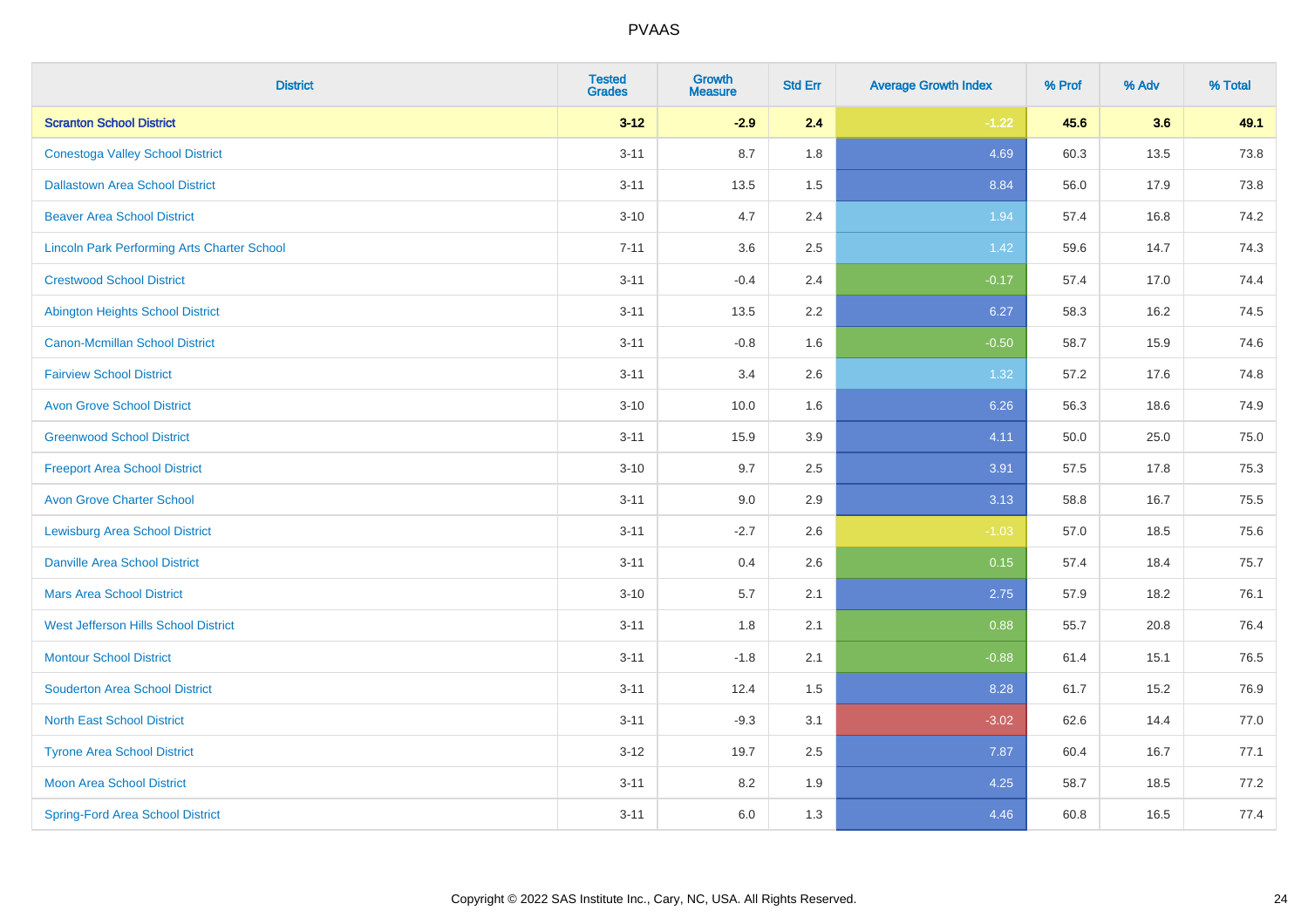| <b>District</b>                                 | <b>Tested</b><br><b>Grades</b> | <b>Growth</b><br><b>Measure</b> | <b>Std Err</b> | <b>Average Growth Index</b> | % Prof | % Adv | % Total |
|-------------------------------------------------|--------------------------------|---------------------------------|----------------|-----------------------------|--------|-------|---------|
| <b>Scranton School District</b>                 | $3 - 12$                       | $-2.9$                          | 2.4            | $-1.22$                     | 45.6   | 3.6   | 49.1    |
| <b>Jamestown Area School District</b>           | $3 - 11$                       | 13.5                            | $4.2\,$        | 3.19                        | 64.4   | 13.3  | 77.8    |
| <b>Deer Lakes School District</b>               | $3 - 11$                       | 17.0                            | 2.7            | 6.32                        | 61.5   | 16.4  | 77.9    |
| Southern Lehigh School District                 | $3 - 11$                       | $-0.4$                          | 2.3            | $-0.17$                     | 66.1   | 11.9  | 78.0    |
| Capital Area School for the Arts Charter School | $9 - 11$                       | 5.8                             | 4.1            | 1.39                        | 59.3   | 18.6  | 78.0    |
| <b>Mountain View School District</b>            | $3 - 11$                       | 20.9                            | 3.5            | 5.91                        | 57.8   | 20.3  | 78.1    |
| Lehigh Career & Technical Institute             | $10 - 12$                      | 5.6                             | 5.6            | 0.99                        | 78.3   | 0.0   | 78.3    |
| <b>Haverford Township School District</b>       | $3 - 11$                       | 8.0                             | 1.5            | 5.27                        | 53.0   | 25.5  | 78.6    |
| <b>Upper Merion Area School District</b>        | $3 - 11$                       | 15.3                            | 2.0            | 7.62                        | 59.3   | 19.3  | 78.6    |
| <b>West Allegheny School District</b>           | $3 - 12$                       | 4.0                             | 2.1            | 1.96                        | 63.1   | 15.7  | 78.8    |
| <b>Methacton School District</b>                | $3 - 11$                       | 2.5                             | 1.7            | 1.43                        | 62.5   | 16.4  | 79.0    |
| <b>Council Rock School District</b>             | $3 - 11$                       | 8.9                             | 1.2            | 7.65                        | 62.8   | 16.6  | 79.4    |
| <b>Central Bucks School District</b>            | $3 - 11$                       | 1.6                             | 0.9            | 1.66                        | 63.0   | 16.8  | 79.8    |
| <b>Lower Moreland Township School District</b>  | $3 - 11$                       | 2.0                             | 2.2            | 0.95                        | 62.8   | 17.0  | 79.8    |
| <b>Colonial School District</b>                 | $3 - 11$                       | 14.0                            | 1.7            | 8.21                        | 60.2   | 19.6  | 79.8    |
| <b>Parkland School District</b>                 | $3 - 11$                       | 5.3                             | 1.2            | 4.30                        | 58.0   | 22.3  | 80.4    |
| Lehigh Valley Charter High School For The Arts  | $9 - 10$                       | 7.3                             | 2.6            | 2.82                        | 62.3   | 18.2  | 80.5    |
| <b>Derry Township School District</b>           | $3 - 10$                       | 12.8                            | 2.0            | 6.39                        | 54.8   | 25.8  | 80.6    |
| <b>Wissahickon School District</b>              | $3 - 10$                       | 12.5                            | 1.8            | 6.85                        | 58.3   | 22.4  | 80.7    |
| <b>York Suburban School District</b>            | $3 - 11$                       | 10.1                            | 2.1            | 4.91                        | 53.5   | 27.8  | 81.3    |
| <b>Unionville-Chadds Ford School District</b>   | $3 - 11$                       | 17.1                            | 3.1            | 5.51                        | 68.1   | 13.2  | 81.3    |
| <b>Pennsbury School District</b>                | $3 - 11$                       | 11.7                            | 1.5            | 7.90                        | 60.1   | 21.3  | 81.3    |
| <b>Richland School District</b>                 | $3 - 11$                       | 6.7                             | 2.9            | 2.33                        | 62.2   | 19.2  | 81.4    |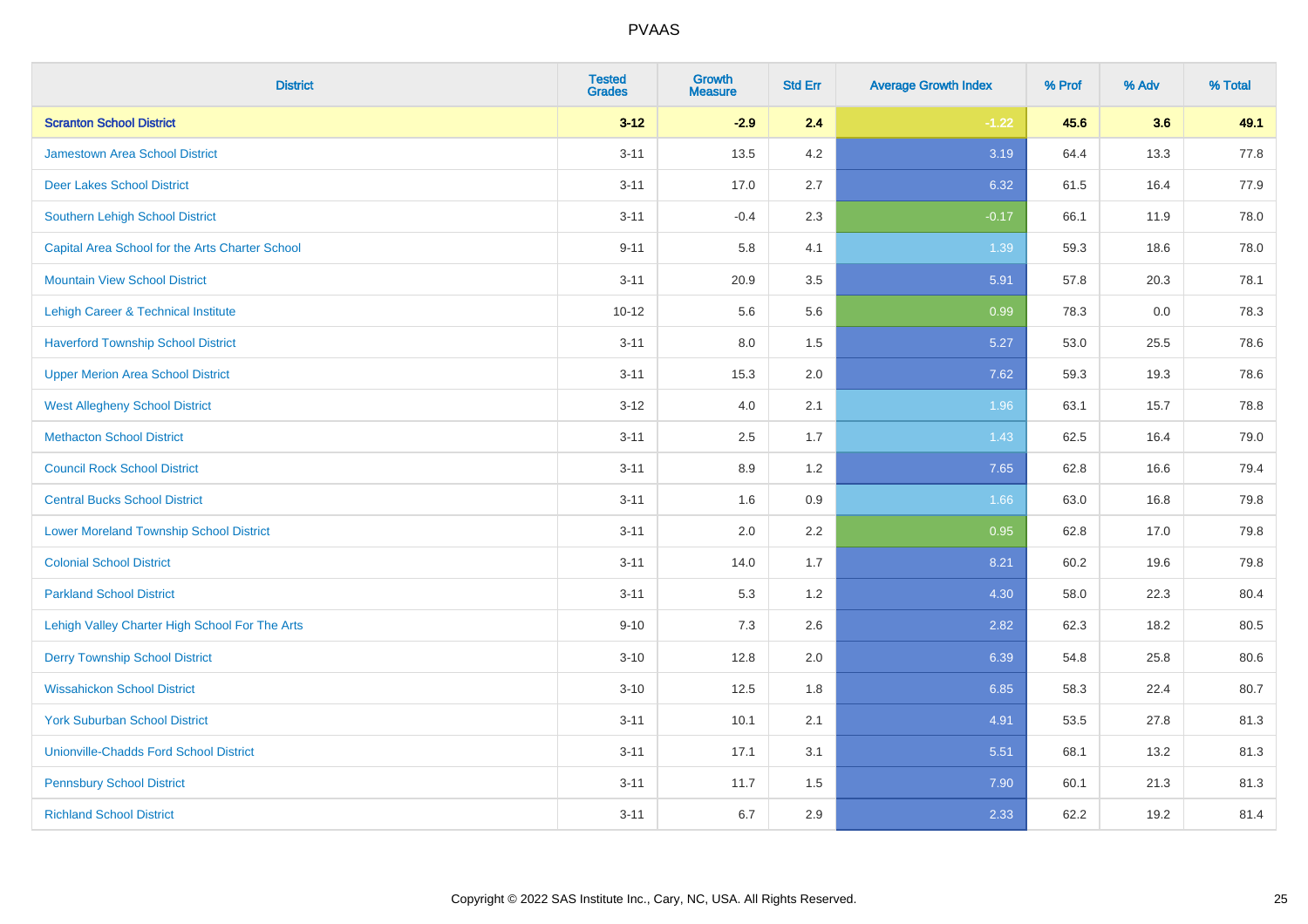| <b>District</b>                               | <b>Tested</b><br><b>Grades</b> | <b>Growth</b><br><b>Measure</b> | <b>Std Err</b> | <b>Average Growth Index</b> | % Prof | % Adv | % Total |
|-----------------------------------------------|--------------------------------|---------------------------------|----------------|-----------------------------|--------|-------|---------|
| <b>Scranton School District</b>               | $3 - 12$                       | $-2.9$                          | 2.4            | $-1.22$                     | 45.6   | 3.6   | 49.1    |
| <b>Franklin Regional School District</b>      | $3 - 11$                       | 2.0                             | 1.9            | 1.02                        | 66.7   | 15.5  | 82.1    |
| <b>Hampton Township School District</b>       | $3 - 11$                       | 5.1                             | 2.2            | 2.35                        | 54.0   | 28.2  | 82.2    |
| <b>Shanksville-Stonycreek School District</b> | $3 - 10$                       | 7.0                             | 5.9            | 1.20                        | 64.7   | 17.6  | 82.4    |
| <b>Springfield School District</b>            | $3 - 11$                       | 13.8                            | 1.7            | 7.99                        | 60.9   | 21.5  | 82.4    |
| <b>North Clarion County School District</b>   | $3 - 12$                       | 3.7                             | 4.3            | 0.85                        | 67.5   | 15.0  | 82.5    |
| Downingtown Area School District              | $3 - 11$                       | 12.1                            | 1.1            | 10.67                       | 60.0   | 23.5  | 83.6    |
| <b>Bethel Park School District</b>            | $3 - 11$                       | 5.6                             | 1.8            | 3.18                        | 65.3   | 18.6  | 83.9    |
| <b>State College Area School District</b>     | $3 - 11$                       | 20.5                            | 1.4            | 14.33                       | 58.0   | 25.9  | 84.0    |
| <b>Jenkintown School District</b>             | $3 - 11$                       | 12.5                            | 4.4            | 2.84                        | 54.6   | 29.6  | 84.1    |
| <b>Cumberland Valley School District</b>      | $3 - 12$                       | 18.5                            | 1.3            | 14.64                       | 60.7   | 23.4  | 84.1    |
| <b>Penn-Trafford School District</b>          | $3 - 11$                       | 13.4                            | 1.7            | 7.87                        | 62.3   | 21.9  | 84.2    |
| <b>Pine-Richland School District</b>          | $3 - 11$                       | 11.5                            | 1.8            | 6.31                        | 60.6   | 24.4  | 85.0    |
| <b>Great Valley School District</b>           | $3 - 11$                       | 15.0                            | 1.9            | 7.98                        | 50.0   | 35.0  | 85.0    |
| Fox Chapel Area School District               | $3 - 11$                       | 9.8                             | 1.8            | 5.36                        | 56.6   | 28.6  | 85.2    |
| <b>Norwin School District</b>                 | $3 - 11$                       | 18.0                            | 1.7            | 10.37                       | 58.5   | 27.0  | 85.4    |
| <b>Lower Merion School District</b>           | $3 - 11$                       | 19.0                            | 1.3            | 14.93                       | 55.6   | 29.9  | 85.5    |
| <b>Upper Dublin School District</b>           | $3 - 12$                       | 15.4                            | 1.8            | 8.53                        | 60.8   | 24.8  | 85.6    |
| Mt Lebanon School District                    | $3 - 11$                       | $-1.0$                          | 1.5            | $-0.70$                     | 61.9   | 24.0  | 85.9    |
| <b>Peters Township School District</b>        | $3 - 11$                       | 5.0                             | 1.8            | 2.76                        | 59.8   | 26.1  | 85.9    |
| <b>Garnet Valley School District</b>          | $3 - 10$                       | 10.9                            | 1.7            | 6.53                        | 67.1   | 19.0  | 86.1    |
| <b>West Chester Area School District</b>      | $3 - 11$                       | 12.6                            | 1.2            | 10.38                       | 66.8   | 20.2  | 87.0    |
| <b>Wallingford-Swarthmore School District</b> | $3 - 10$                       | 0.9                             | 2.4            | 0.38                        | 64.4   | 22.7  | 87.1    |